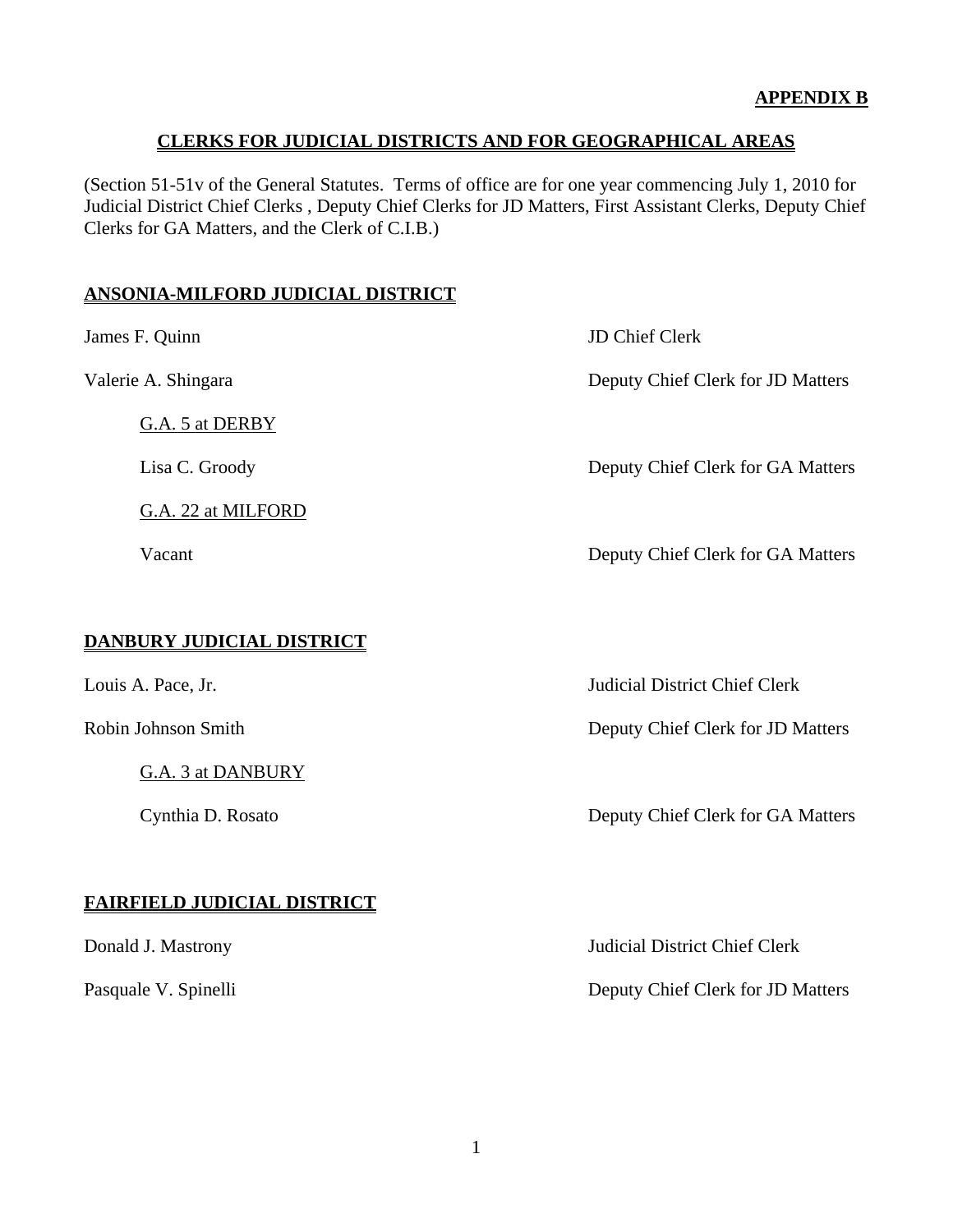#### G.A. 2 at BRIDGEPORT

Marcella I. Young Deputy Chief Clerk for GA Matters

### **HARTFORD JUDICIAL DISTRICT**

G.A. 12 at MANCHESTER

G.A. 13 at ENFIELD

G.A. 14 at HARTFORD

## **LITCHFIELD JUDICIAL DISTRICT**

G.A. 18 at BANTAM

Robin C. Smith Judicial District Chief Clerk

Joanne K. Murley Deputy Chief Clerk for JD Matters

Delinda C. Walden Deputy Chief Clerk for JD Matters

Karen G. Picker First Assistant Clerk

Vacant First Assistant Clerk

Antonio D'Addeo Deputy Chief Clerk for GA Matters

Maria L. Reed-Cook Deputy Chief Clerk for GA Matters

Loreen Canter **Deputy Chief Clerk for GA Matters** 

Lorin Himmelstein First Assistant Clerk

Brian J. Murphy Judicial District Chief Clerk

Eric Groody Deputy Chief Clerk for GA Matters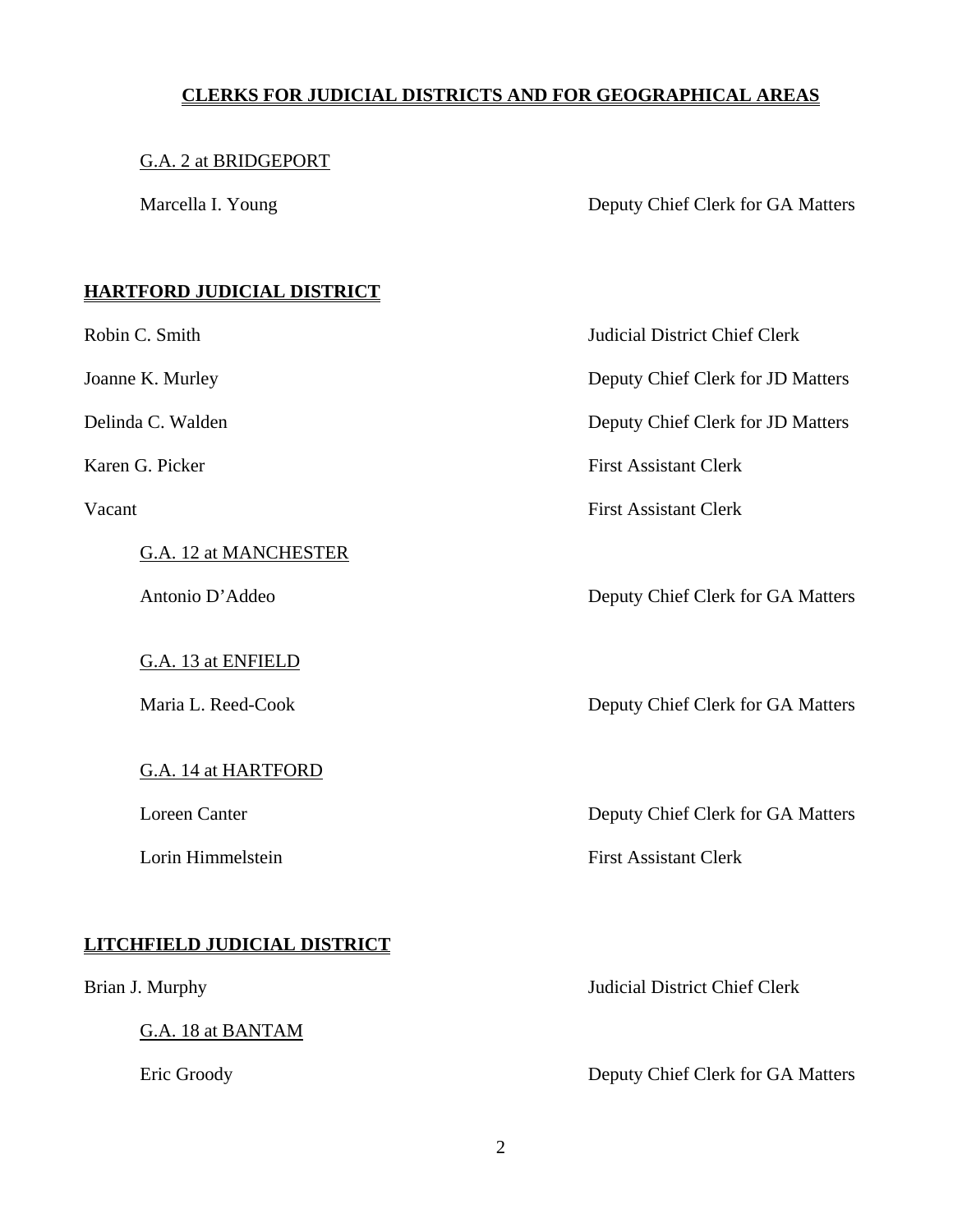#### **MIDDLESEX JUDICIAL DISTRICT**

G.A. 9 at MIDDLETOWN

Michael Kokoszka Judicial District Chief Clerk

Jonathan W. Field Deputy Chief Clerk for JD Matters

Robert P. Burke Deputy Chief Clerk for GA Matters

#### **NEW BRITAIN JUDICIAL DISTRICT**

#### **JD at NEW BRITAIN**

G.A. 15 at NEW BRITAIN

G.A. 17 at BRISTOL

### **NEW HAVEN JUDICIAL DISTRICT**

#### **JD at NEW HAVEN**

Cynthia A. DeGoursey Judicial District Chief Clerk

Patricia K. Lindlauf Deputy Chief Clerk for JD Matters

Ralph C. Dagostine Deputy Chief Clerk for GA Matters

Laura Leigh Deputy Chief Clerk for GA Matters

William Sadek Judicial District Chief Clerk Louis P. Fagnani, Jr. Deputy Chief Clerk for JD Matters Alice A. Bruno Deputy Chief Clerk for JD Matters John A. Dziekan First Assistant Clerk Nancy Bauer First Assistant Clerk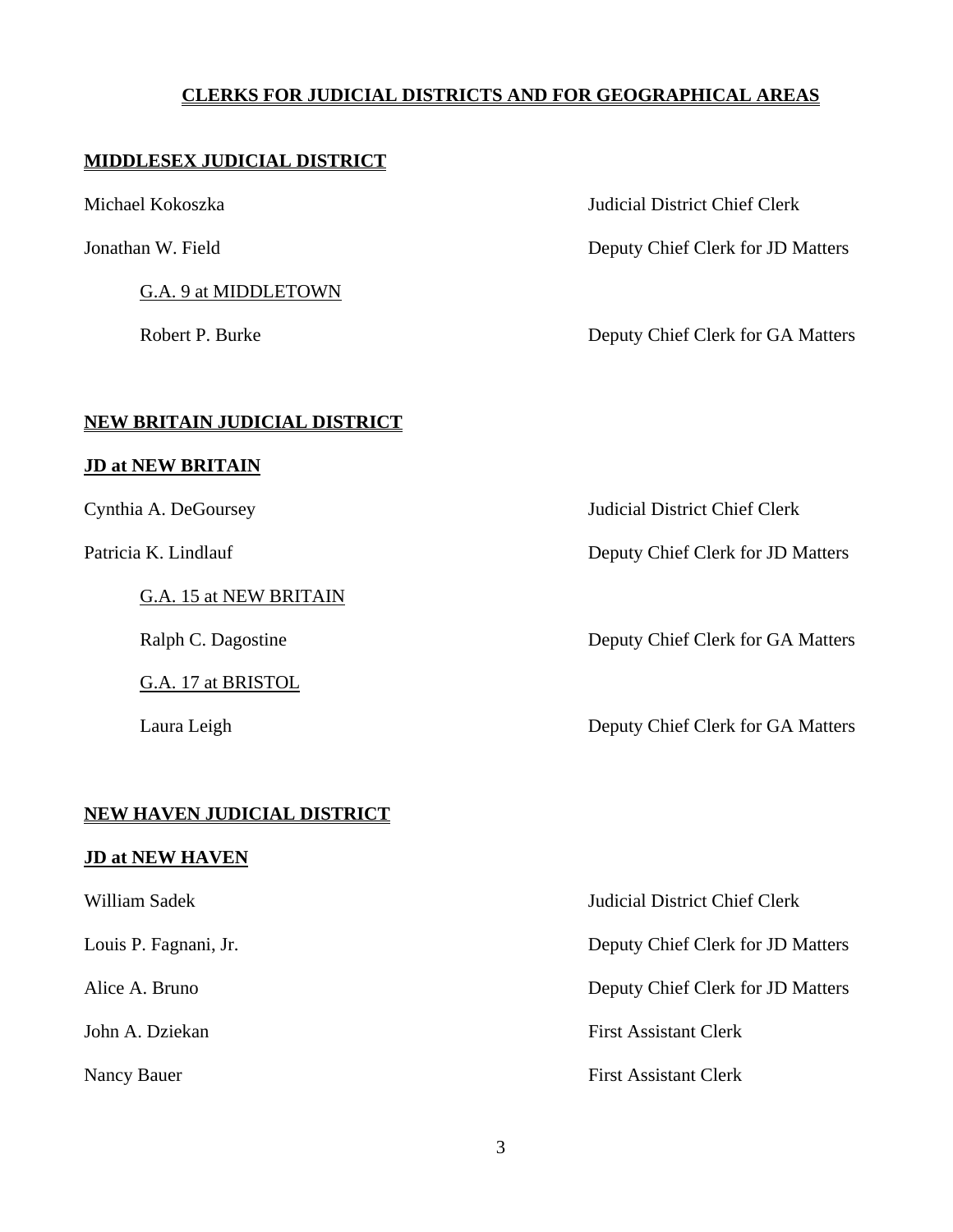#### G.A. 23 at NEW HAVEN

#### **JD at MERIDEN**

G.A. 7 at MERIDEN

Kathleen Naumann Deputy Chief Clerk for GA Matters

Vacant Judicial District Chief Clerk

Robert A. Axelrod Deputy Chief Clerk for JD Matters

Gerri P. Duggan Deputy Chief Clerk for GA Matters

### **NEW LONDON JUDICIAL DISTRICT**

G.A. 10 at NEW LONDON

G.A. 21 at NORWICH

Jorene Couture Judicial District Chief Clerk

Kimberly McGee Deputy Chief Clerk for JD Matters

David S. Gage Deputy Chief Clerk for JD Matters

Linda S. Worobey Deputy Chief Clerk for GA Matters

Cara C. Parkinson Deputy Chief Clerk for GA Matters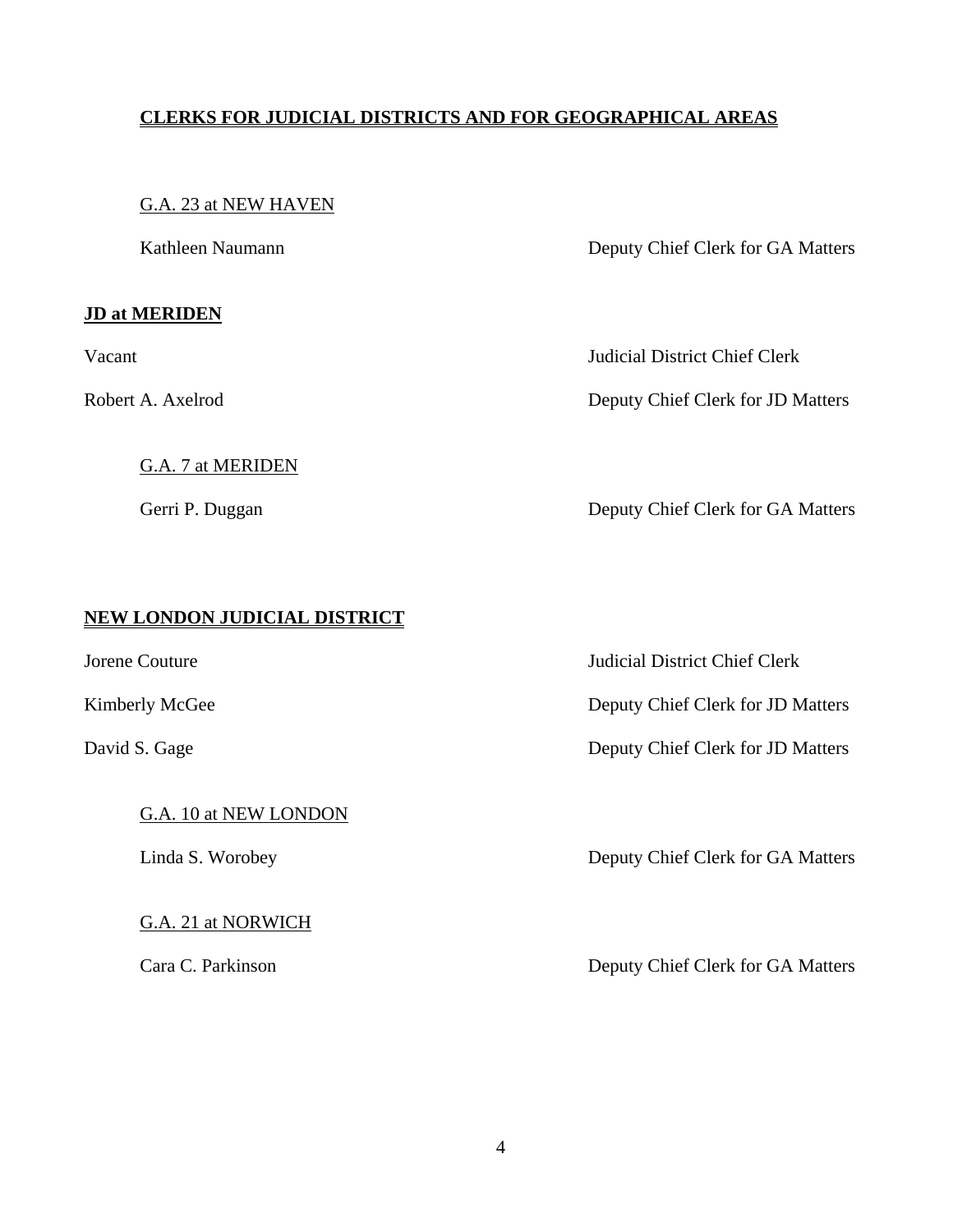### **STAMFORD-NORWALK JUDICIAL DISTRICT**

### G.A. 1 at STAMFORD

G.A. 20 at NORWALK

Ann-Margaret Archer Judicial District Chief Clerk

Norman A. Roberts Deputy Chief Clerk for JD Matters

Helen Kalmanides Deputy Chief Clerk for GA Matters

Cynthia Dillon Deputy Chief Clerk for GA Matters

### **TOLLAND JUDICIAL DISTRICT**

G.A. 19 at ROCKVILLE

### **WATERBURY JUDICIAL DISTRICT**

G.A. 4 at WATERBURY

Roy Smith Judicial District Chief Clerk

Stephen J. Santoro Deputy Chief Clerk for JD Matters

Janice Dagostino Deputy Chief Clerk for GA Matters

William J. Salvatore **First Assistant Clerk** 

Philip Groth Judicial District Chief Clerk

Richard L. Haas Deputy Chief Clerk for JD Matters

William M. Hoey Deputy Chief Clerk for GA Matters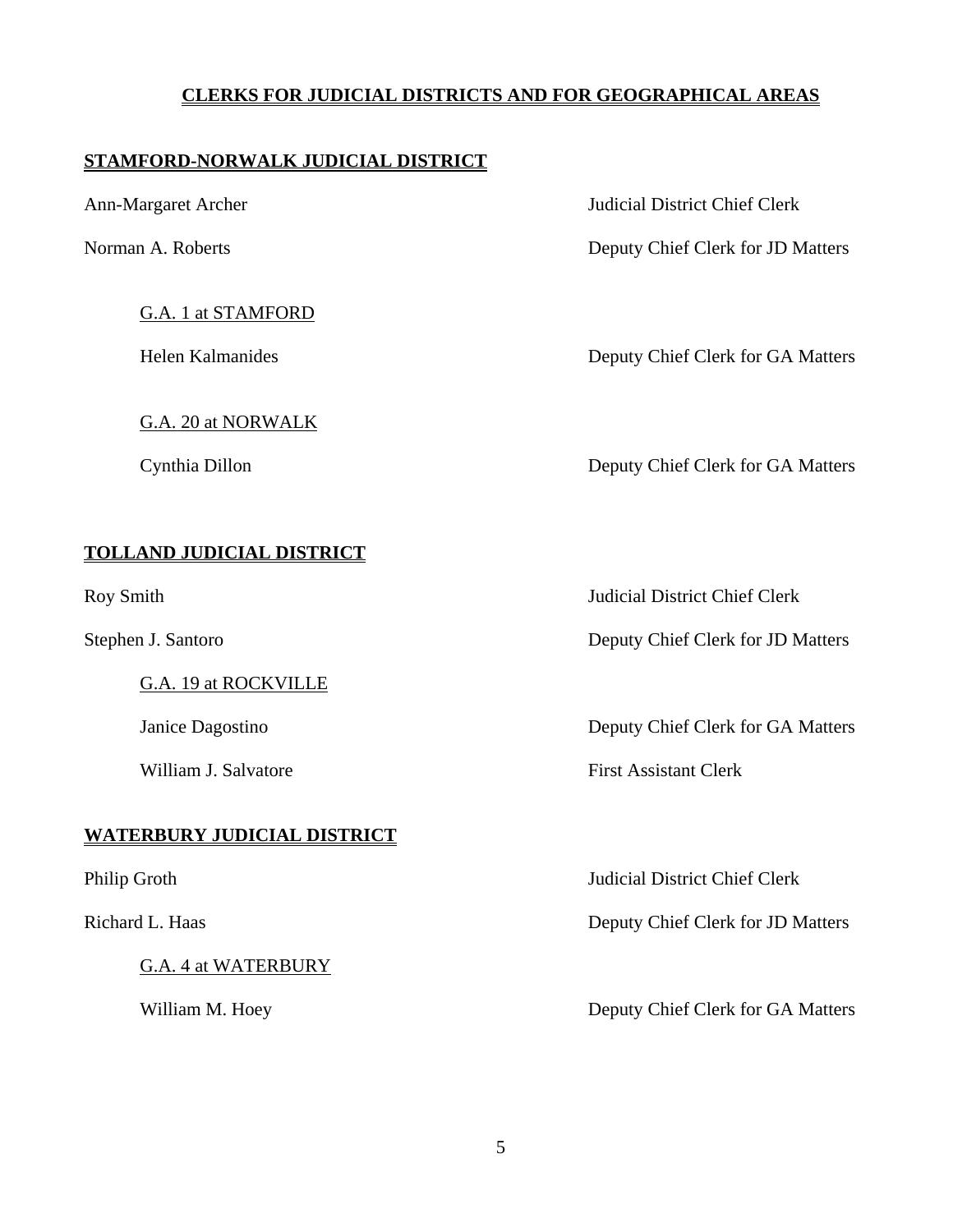### **WINDHAM JUDICIAL DISTRICT**

G.A. 11 at DANIELSON

Francis Orszulak Judicial District Chief Clerk

Debora Kaszuba-Neary Deputy Chief Clerk for JD Matters

Gina Pickett **Deputy Chief Clerk for GA Matters** 

### **CENTRALIZED INFRACTIONS BUREAU**

Stacey B. Manware Clerk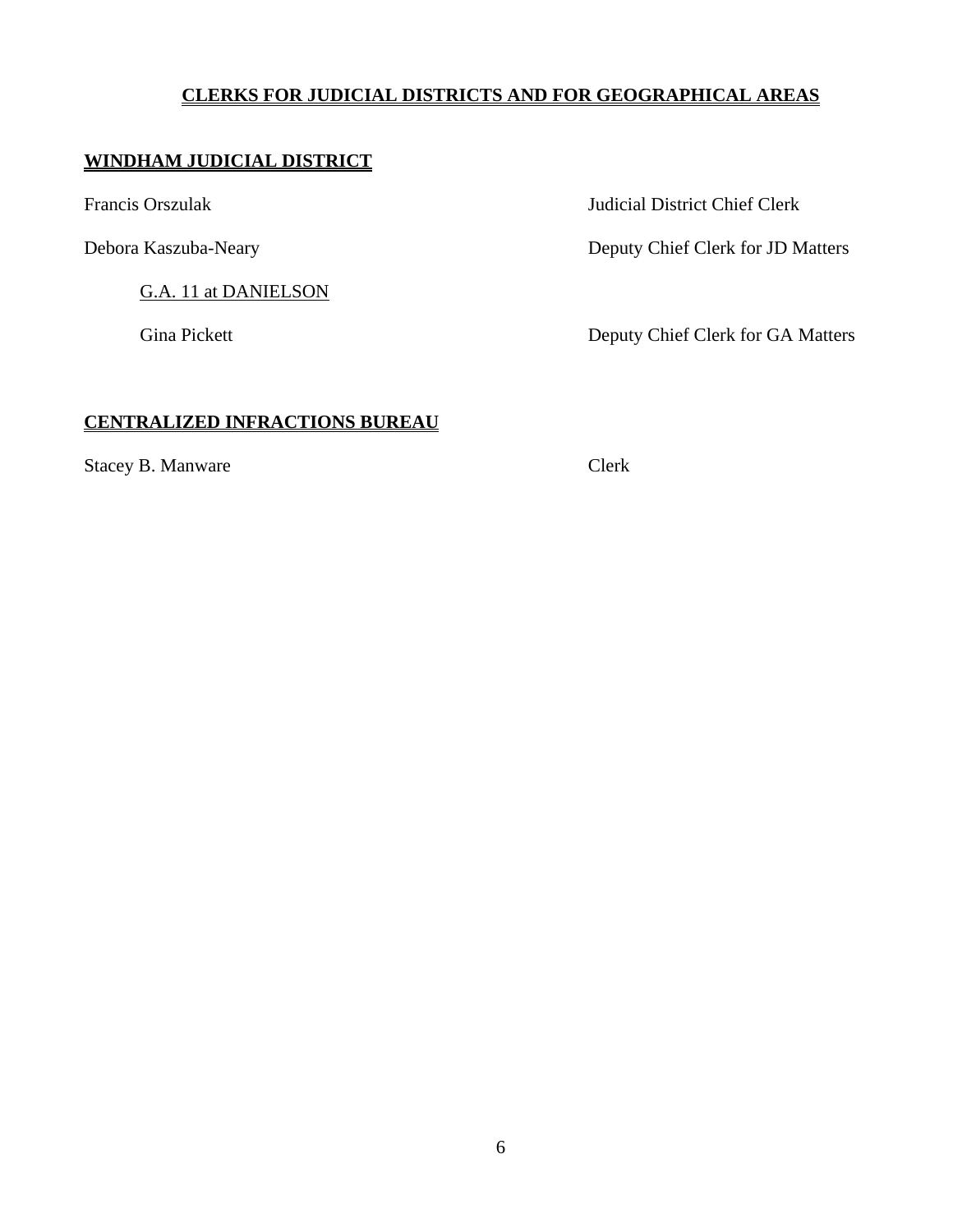#### **CHIEF CLERK AND CLERKS FOR HOUSING MATTERS**

(Section 51-51v of the General Statutes. Terms of office are for one year commencing July 1, 2010)

#### **STATEWIDE**

Suzanne Colasanto Chief Clerk

### **HARTFORD JUDICIAL DISTRICT**

Jeffery S. Hammer Deputy Chief Clerk for Housing Matters

### **NEW BRITAIN JUDICIAL DISTRICT**

Michael J. Flynn Deputy Chief Clerk for Housing Matters

### **FAIRFIELD JUDICIAL DISTRICT**

Natale George Papallo **Deputy Chief Clerk for Housing Matters** 

### **NEW HAVEN JUDICIAL DISTRICT**

Suzanne Colasanto Deputy Chief Clerk for Housing Matters

### **STAMFORD-NORWALK JUDICIAL DISTRICT**

Edmond A. O'Garro Deputy Chief Clerk for Housing Matters

### **WATERBURY JUDICIAL DISTRICT**

Dana M. Guiliano Deputy Chief Clerk for Housing Matters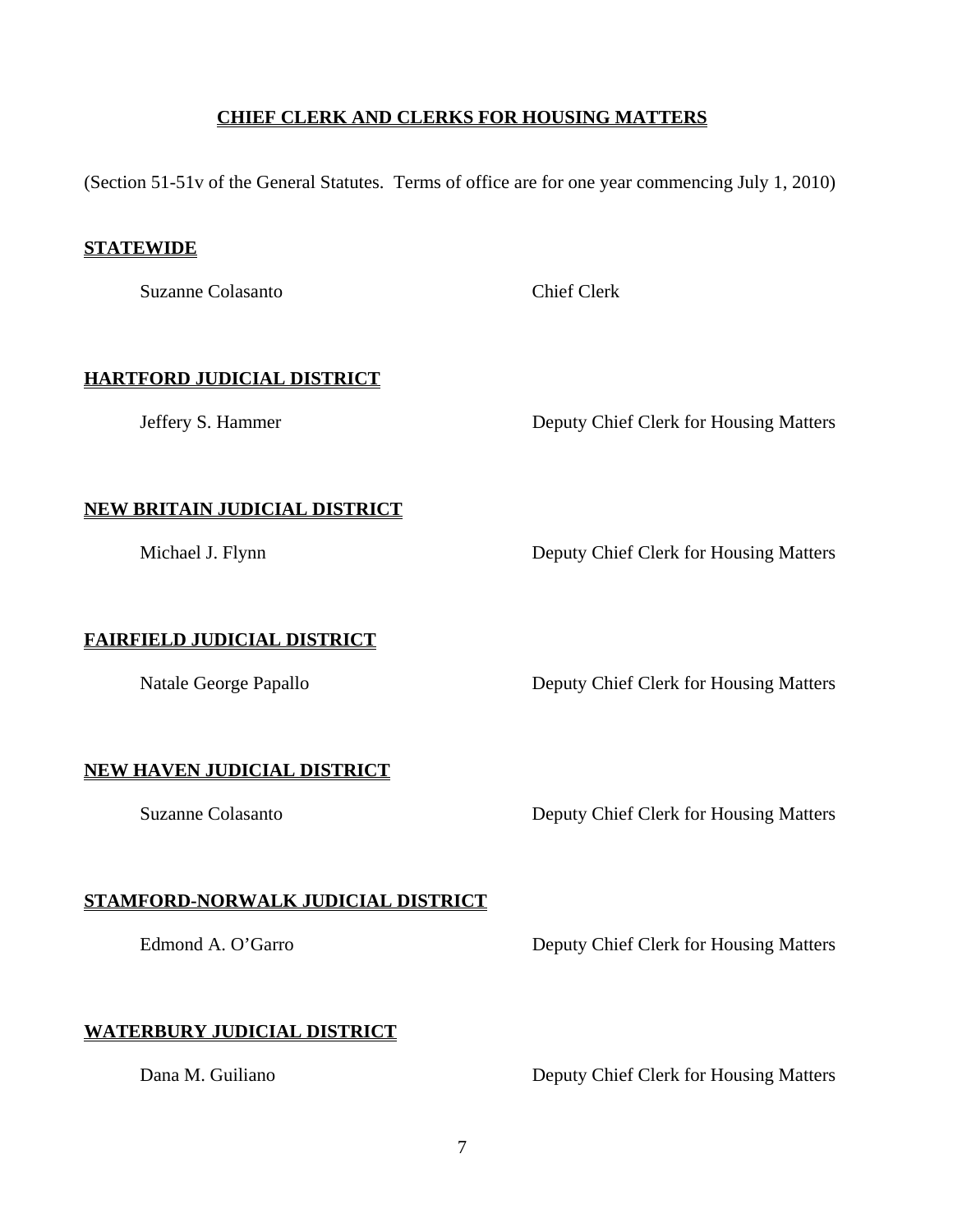#### **LOCAL GRIEVANCE PANELS**

(Section 2-29 of the Practice Book. Terms shall commence on July 1, 2010 and appointments shall be for terms of three years. No person shall serve for more than two consecutive three-year terms. **ONLY THOSE INDIVIDUALS WHOSE NAMES ARE UNDERLINED ARE BEING CONSIDERED FOR APPOINTMENT OR REAPPOINTMENT.**)

| <b>ANSONIA-MILFORD JUDICIAL DISTRICT</b>         |                                                                              | <b>First</b><br><b>Commenced</b><br><b>Service On</b><br><b>Grievance</b><br><b>Panel</b> | <u>Term</u>   |
|--------------------------------------------------|------------------------------------------------------------------------------|-------------------------------------------------------------------------------------------|---------------|
| <b>James Dorney</b>                              | 55 Point Beach Drive<br>Milford, CT 06460                                    | 07/01/05                                                                                  | 07/01/08-11   |
| Atty. Tara L. Knight                             | 7 Elm Street<br>New Haven, CT 06510-4014                                     | 07/01/06                                                                                  | 07/01/09-12   |
| Atty. Neil A. Lieberthal                         | 21 New Britain Ave<br>Rocky Hill, CT 06067                                   | 07/01/10                                                                                  | $07/01/10-13$ |
| <b>Atty. C. Christian Young</b><br>(Alternate)   | 350 Fairfield Avenue, 7 <sup>th</sup> Floor 07/01/07<br>Bridgeport, CT 06604 |                                                                                           | 07/01/10-13   |
| <b>DANBURY JUDICIAL DISTRICT</b>                 |                                                                              |                                                                                           |               |
| Mary Jane Wood                                   | 152 Limekiln Road<br>Redding, CT 06896                                       | 07/01/08                                                                                  | 07/01/08-11   |
| Atty. Peter J. Ottomano                          | Ottomano & Johnson LLC<br>111 Saugatuck Avenue<br>Westport, CT 06880-5729    | 07/01/06                                                                                  | 07/01/09-12   |
| <b>Atty. Matthew L. Brovender</b><br>(Alternate) | 60 Long Ridge Road<br>Suite 200<br>Stamford, CT 06902                        | 07/01/10                                                                                  | $07/01/10-13$ |
| <b>Atty. James M. Lamontagne</b>                 | Office of the Public Defender<br>17 Belden Avenue<br>Norwalk, CT 06850       | 02/08/08                                                                                  | $07/01/10-13$ |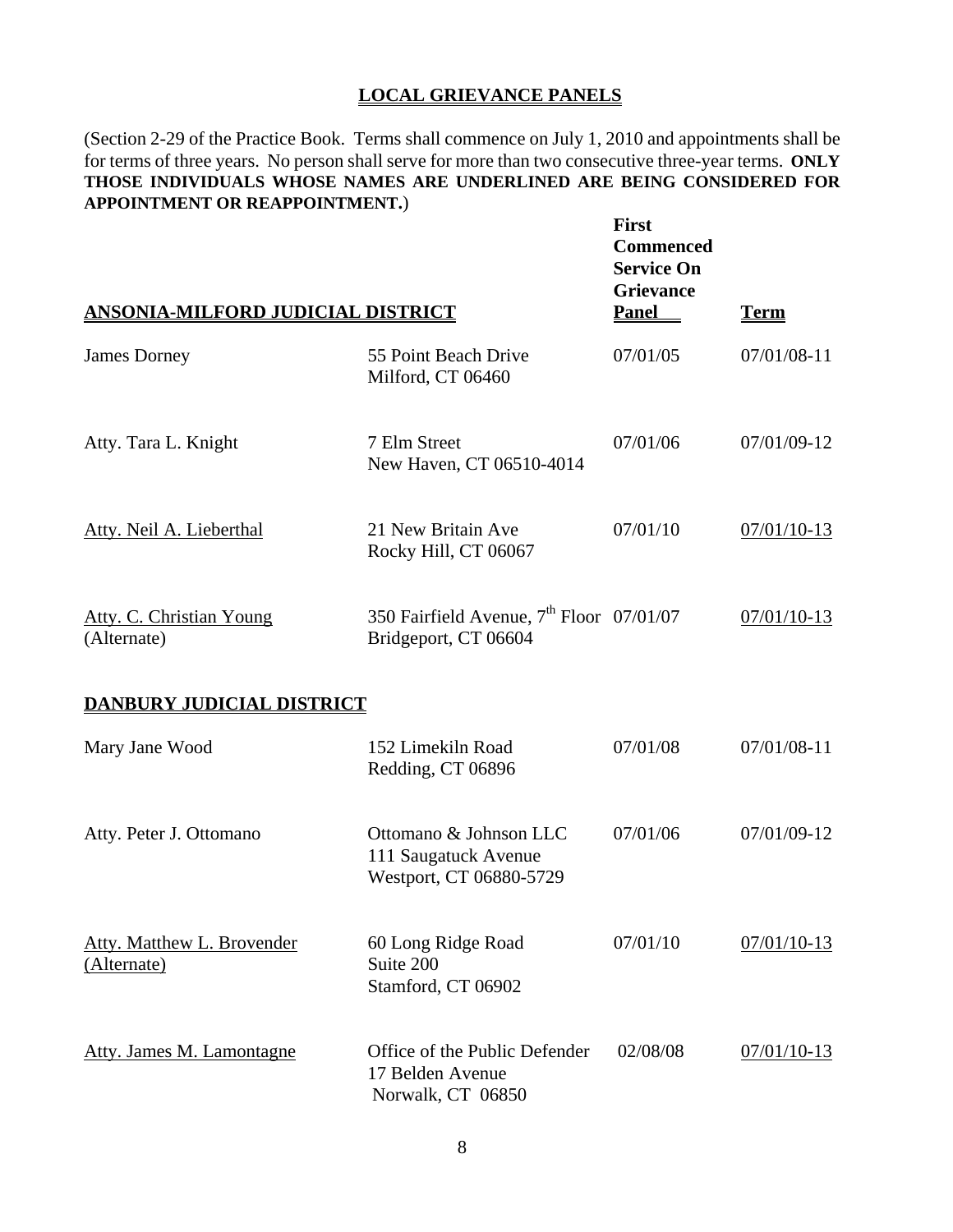| <b>FAIRFIELD JUDICIAL DISTRICT</b>       | <b>First</b><br><b>Commenced</b><br><b>Service On</b><br><b>Grievance</b><br><b>Panel</b> | <u>Term</u> |               |
|------------------------------------------|-------------------------------------------------------------------------------------------|-------------|---------------|
| Paul Hughes                              | 282 Brooklawn Terrace<br>Fairfield, CT 06825                                              | 01/15/10    | $07/01/08-11$ |
| Atty. Michael R. Corsillo                | 10 Byington Place<br>Norwalk, CT 06850                                                    | 07/01/07    | 07/01/09-12   |
| <b>Atty. Steven Kulas</b><br>(Alternate) | 12 Bank Street<br>Seymour, CT 06483                                                       | 07/01/10    | $07/01/10-13$ |
| Atty. Heidi Avila                        | 396 Orange Street Suite 2<br>New Haven, CT 06511                                          | 07/01/07    | 07/01/10-13   |

## **HARTFORD JUDICIAL DISTRICT**

## **For G.A.13 and the city of Hartford**

| <b>Atty. Kristin Connors</b>           | P.O. Box 1110<br>Waterbury, CT 06721-1110          | 07/01/05 | $07/01/08-11$ |
|----------------------------------------|----------------------------------------------------|----------|---------------|
| William B. Grothaus                    | One East Normandy Drive<br>West Hartford, CT 06107 | 07/01/06 | 07/01/09-12   |
| Atty. Paul A. Morello, Jr.             | 154 West Street<br>Cromwell, CT 06416-2446         | 07/01/05 | $07/01/08-11$ |
| Atty. Robert M. Brennan<br>(Alternate) | 678 Chase Parkway<br>Woodbridge, CT 06525          | 07/01/10 | $07/01/10-13$ |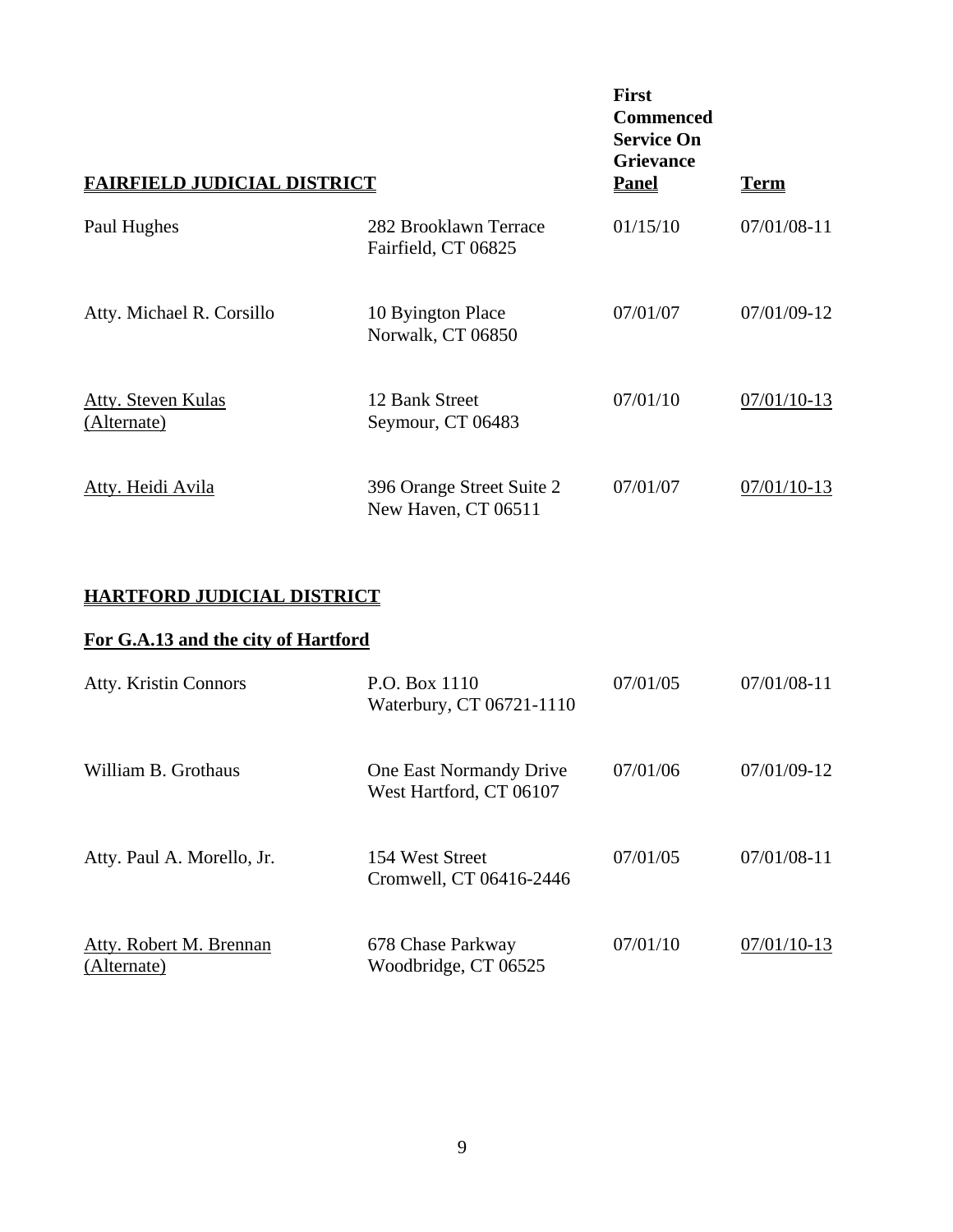| <b>NEW BRITAIN JUDICIAL DISTRICT,</b><br><b>G.A. 12 AND THE TOWNS OF AVON, BLOOMFIELD,</b><br><u>CANTON, FARMINGTON AND WEST HARTFORD</u> | <b>First</b><br><b>Commenced</b><br><b>Service On</b><br><b>Grievance</b><br><b>Panel</b> | <u>Term</u> |               |
|-------------------------------------------------------------------------------------------------------------------------------------------|-------------------------------------------------------------------------------------------|-------------|---------------|
| Atty. Richard J. Lynch                                                                                                                    | 12 Kingsbridge<br>Avon, CT 06001                                                          | 07/01/09    | 07/01/09-12   |
| Vacant<br>(Alternate)                                                                                                                     |                                                                                           |             | $07/01/10-13$ |
| <b>Richard Eichenhorst</b>                                                                                                                | 17 Shingle Mill Road<br>Canton, CT 06019                                                  | 02/20/09    | 07/01/08-11   |
| Atty. Elizabeth C. Foran                                                                                                                  | 62 Hyde Avenue<br>Vernon, CT 06066-4503                                                   | 08/18/06    | $07/01/10-13$ |
| <b>CHFIELD JUDICIAL DISTRICT</b>                                                                                                          |                                                                                           |             |               |
| J. Thomas Bouchard                                                                                                                        | P.O. Box 1855<br>Litchfield, CT 06759                                                     | 7/01/08     | 07/01/08-11   |
| Atty. Haley Veller                                                                                                                        | P.O. Box 832<br>Shelton, CT 06484                                                         | 07/01/06    | 07/01/09-12   |
| <b>Atty. Sharon Wicks Dornfield</b><br>(Alternate)                                                                                        | 70 North Street Suite 104<br>Danbury, CT 06810-5609                                       | 07/07/07    | $07/01/10-13$ |
| Atty. Mary E. Reid                                                                                                                        | 17 Belden Avenue<br>Norwalk, CT 06852                                                     | 08/11/06    | $07/01/10-13$ |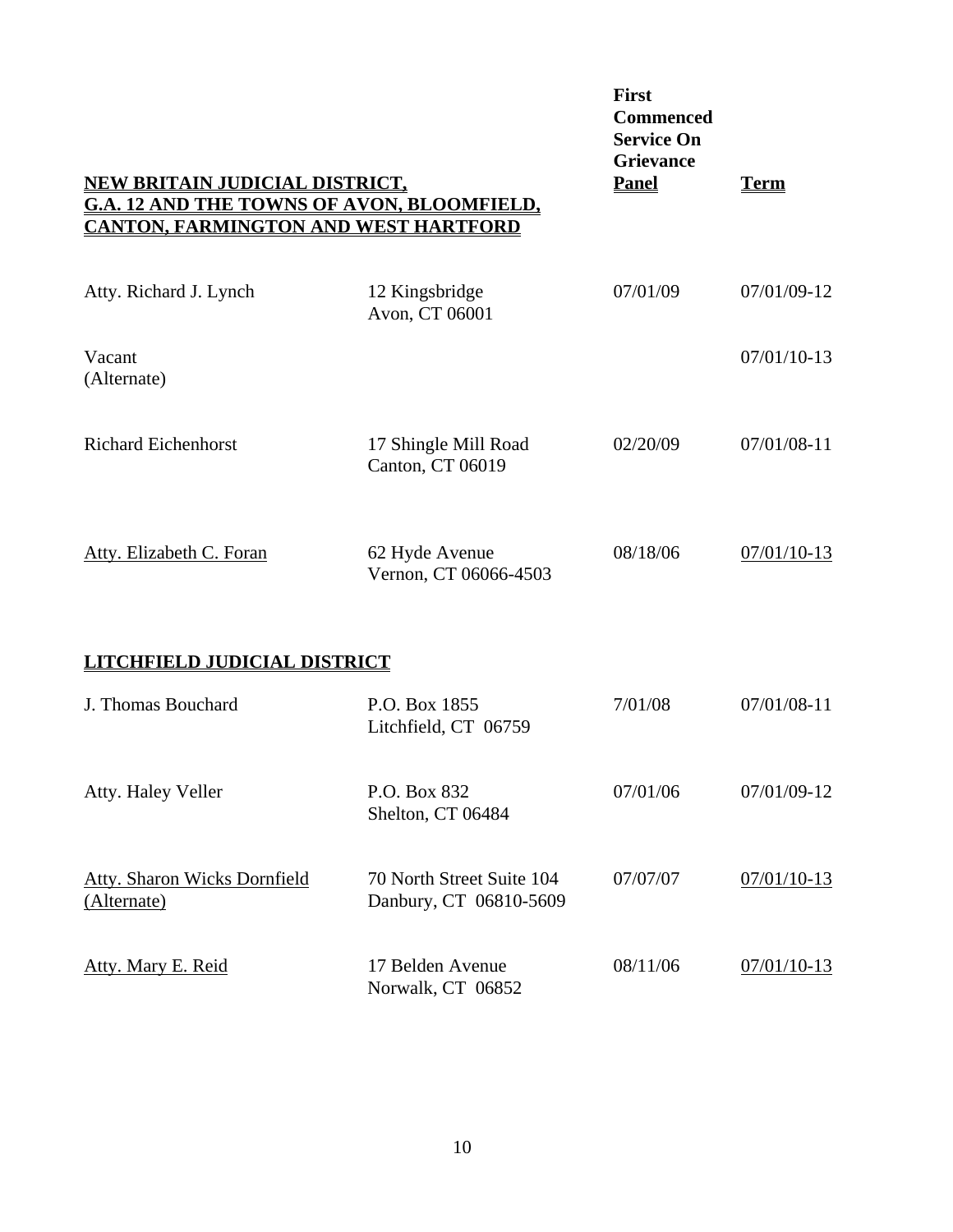| <b>DDLESEX JUDICIAL DISTRICT</b>        |                                                                             | <b>First</b><br><b>Commenced</b><br><b>Service On</b><br><b>Grievance</b><br><b>Panel</b> | <u>Term</u>   |
|-----------------------------------------|-----------------------------------------------------------------------------|-------------------------------------------------------------------------------------------|---------------|
| Pamela B. Gourlie                       | 96 Stockburger Road<br>Moodus, CT 06469                                     | 08/29/08                                                                                  | 07/01/08-11   |
| Atty. Maureen O'Connor                  | The Travelers Companies<br>One Tower Square MS4A<br>Hartford, CT 06183-1050 | 07/01/09                                                                                  | 07/01/09-12   |
| Vacant                                  |                                                                             |                                                                                           | $07/01/10-13$ |
| Attorney Susan L. Miller<br>(Alternate) | 433 South Main Street – Suite 305 07/01/07<br>West Hartford, CT 06110       |                                                                                           | 07/01/10-13   |

### **NEW HAVEN JUDICIAL DISTRICT**

### **For the towns of Bethany, New Haven and Woodbridge**

| Dr. Vinata Parkash                       | 551 Amity Road<br>Woodbridge, CT 06525            | 07/01/06 | $07/01/08-11$ |
|------------------------------------------|---------------------------------------------------|----------|---------------|
| Atty. Robert Chesson                     | 215 Broad Street<br>Milford, CT 06460-4760        | 07/23/04 | $07/01/09-12$ |
| Atty. William M. Bloss                   | 350 Fairfield Avenue<br>Bridgeport, CT 06604      | 07/01/10 | $07/01/10-13$ |
| Atty. John J. Radshaw III<br>(Alternate) | 65 Wethersfield Avenue<br>Hartford, CT 06114-1121 | 07/01/10 | $07/01/10-13$ |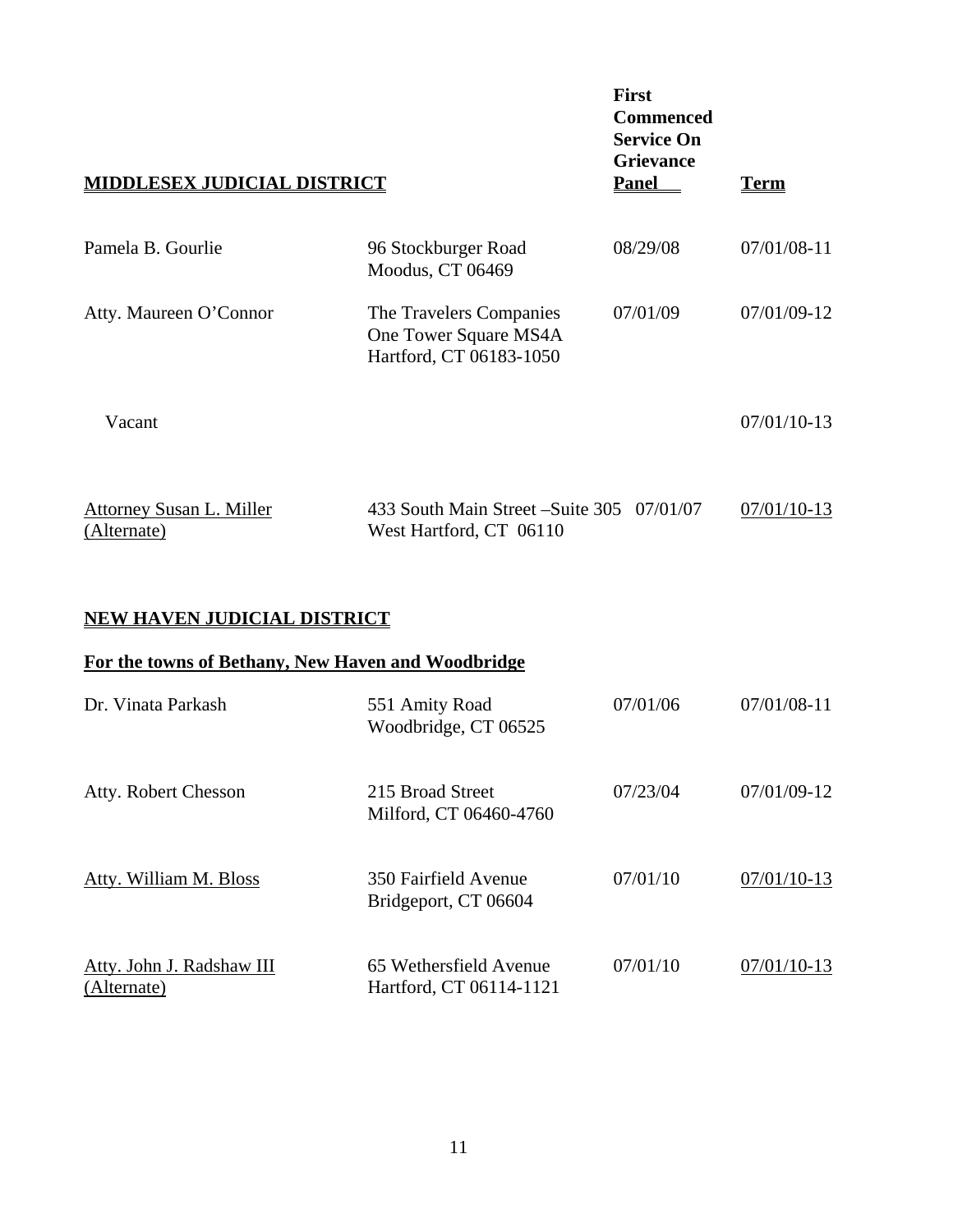| <b>NEW HAVEN JUDICIAL DISTRICT</b>                |                                                    | <b>First</b><br><b>Commenced</b><br><b>Service On</b><br><b>Grievance</b><br><b>Panel</b> | <u>Term</u>   |
|---------------------------------------------------|----------------------------------------------------|-------------------------------------------------------------------------------------------|---------------|
| For G.A. 7 and the towns of Branford, East Haven, |                                                    |                                                                                           |               |
| Guilford, Madison and North Branford.             |                                                    |                                                                                           |               |
| Francis Walsh, Jr.                                | 34 Totoket Road<br>Branford, CT 06405              | 07/01/08                                                                                  | $07/01/08-11$ |
| Atty. Desi Imetovski                              | 2 Enterprise Drive #303<br>Shelton, CT 06484       | 07/01/10                                                                                  | $07/01/10-13$ |
| Atty. Brian E. Spears                             | 33 Riverside Avenue<br>Westport, CT 06880          | 07/01/09                                                                                  | 07/01/09-12   |
| <b>Atty. Timothy Patrick Brady</b><br>(Alternate) | 1 Hartford Plaza T-6-93<br>Hartford, CT 06115      | 07/01/10                                                                                  | 07/01/10-13   |
| <b>NEW LONDON JUDICIAL DISTRICT</b>               |                                                    |                                                                                           |               |
| <b>Bruce Josephy</b>                              | 43 Coult Lane<br>Old Lyme, CT 06371                | 07/01/08                                                                                  | 07/01/08-11   |
| Atty. Thomas Cloutier                             | 29 Elm Street<br>Old Saybrook, CT 06475            | 07/01/09                                                                                  | 07/01/09-12   |
| <b>Atty. Robert B. Young</b>                      | 559 Hartford Pike, #206<br>Dayville, CT 06241-2153 | 07/01/06                                                                                  | $07/01/10-13$ |
| Atty. Lisa A. Faccadio<br>(Alternate)             | 547 Main Street<br>Middletown, CT 06457-2806       | 07/01/07                                                                                  | $07/01/10-13$ |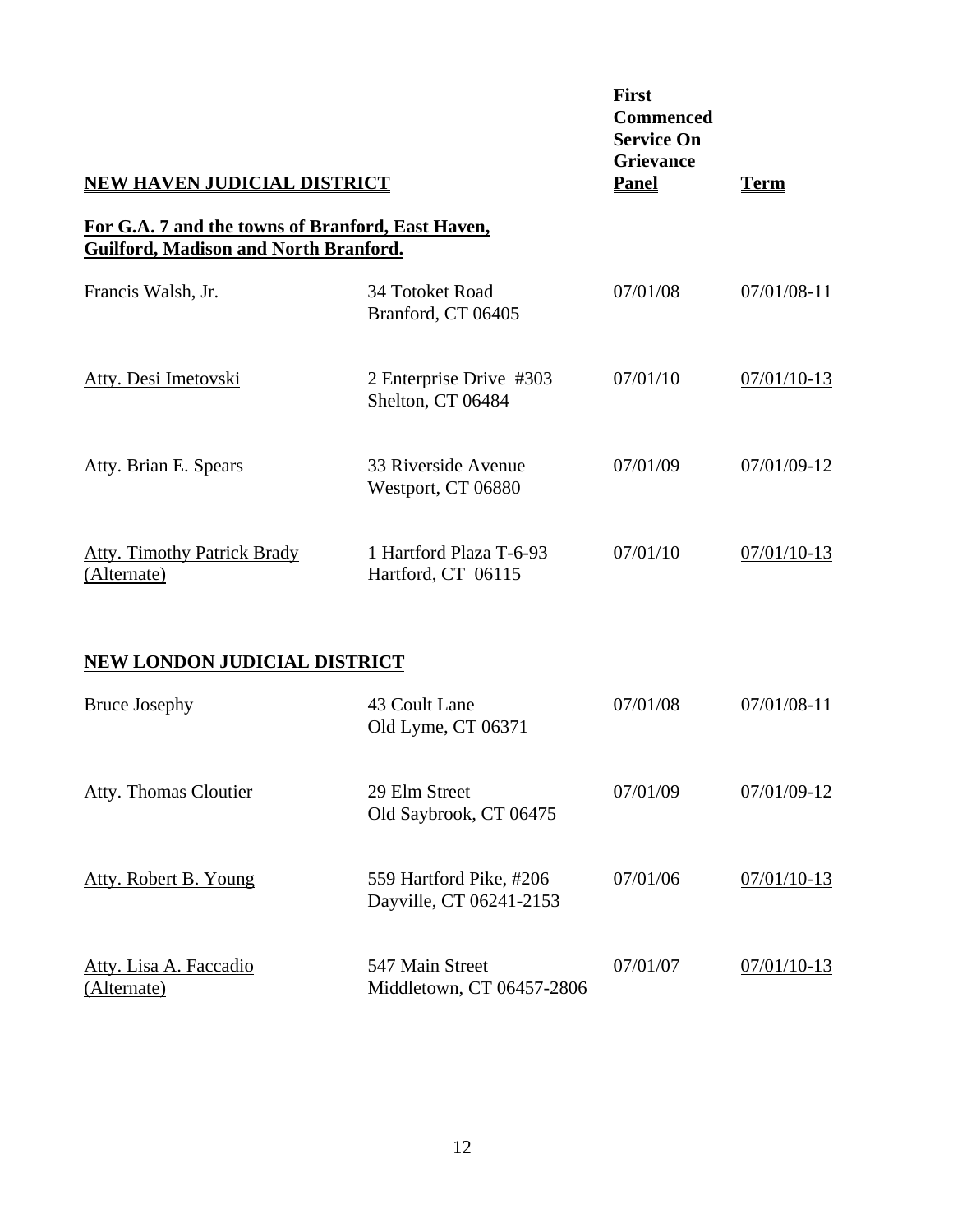| STAMFORD-NORWALK JUDICIAL DISTRICT | <b>First</b><br><b>Commenced</b><br><b>Service On</b><br><b>Grievance</b><br><b>Panel</b> | <u>Term</u> |               |
|------------------------------------|-------------------------------------------------------------------------------------------|-------------|---------------|
| Thomas McKiernan                   | Abercrombie, Burns &<br>McKiernan<br>581 Post Road<br>Darien, CT 06820                    | 07/01/08    | 07/01/08-11   |
| Atty. Karen Reynolds               | 1335 Wood Avenue<br>Bridgeport, CT 06604-1425                                             | 07/01/06    | 07/01/09-12   |
| <b>Atty. Raymond Kelly</b>         | 2452 Black Rock Turnpike<br>Fairfield, CT 06825-2407                                      | 07/01/07    | $07/01/10-13$ |
| Atty. Neal Moskow<br>(Alternate)   | 883 Black Rock Turnpike<br>Fairfield, CT 06825                                            | 07/01/07    | $07/01/10-13$ |

### **TOLLAND JUDICIAL DISTRICT**

| Rev. Charles Erickson                | 14 Watrous Road<br>Bolton, CT 06043                                        | 07/01/08 | $07/01/08-11$ |
|--------------------------------------|----------------------------------------------------------------------------|----------|---------------|
| Atty. Jeffrey Mickelson              | 433 South Main Street<br>Suite 313<br>West Hartford, CT 06110              | 07/01/09 | 07/01/09-12   |
| Atty. Carol A. Brigham               | 69 Broad Street<br>Danielson, CT 06239                                     | 07/01/07 | $07/01/10-13$ |
| Atty. Milton I. Walsh<br>(Alternate) | Office of the Public Defender<br>410 Center Street<br>Manchester, CT 06040 | 07/01/07 | $07/01/10-13$ |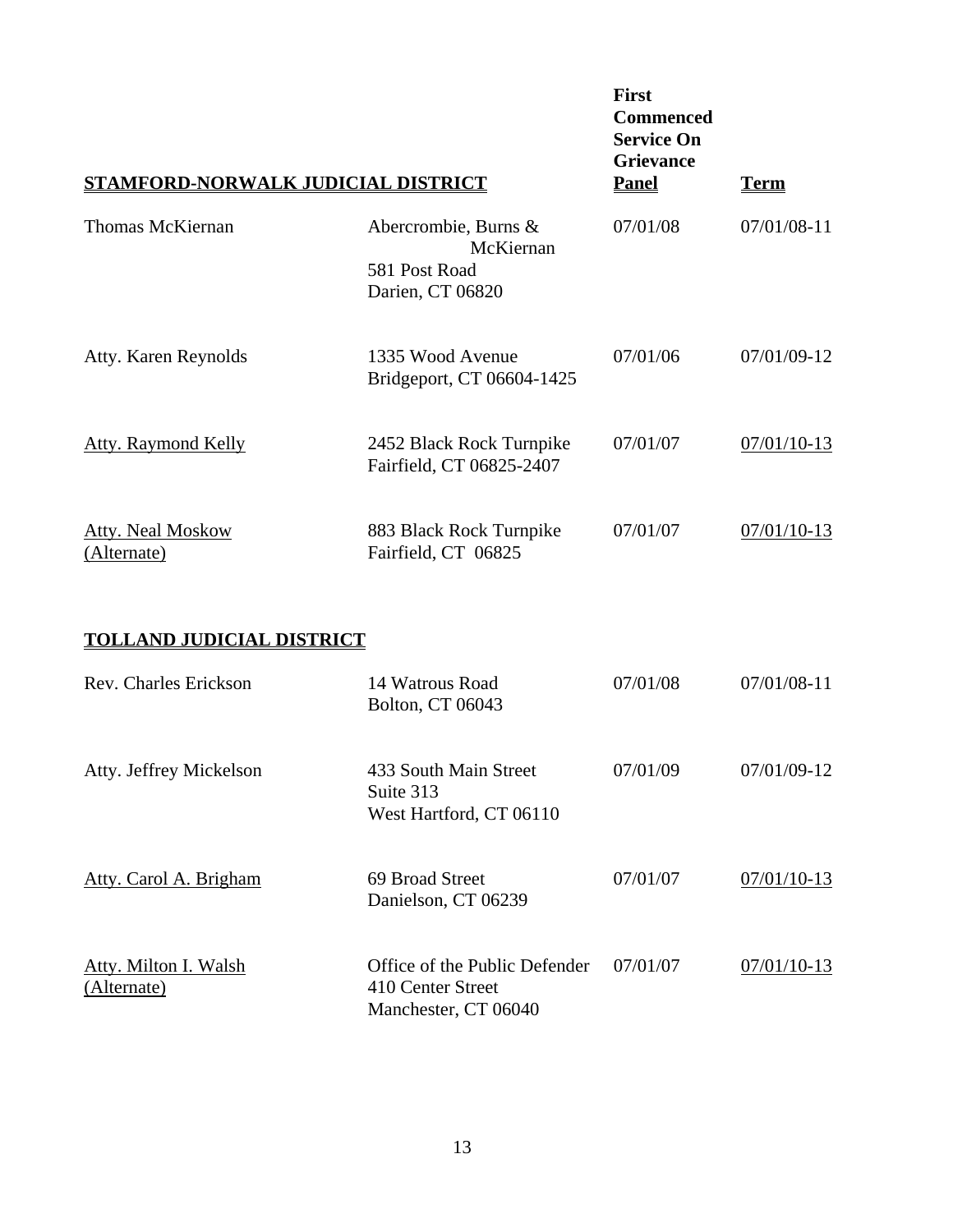| <b>WATERBURY JUDICIAL DISTRICT</b>   | <b>First</b><br><b>Commenced</b><br><b>Service On</b><br><b>Grievance</b><br><b>Panel</b> | <u>Term</u> |             |
|--------------------------------------|-------------------------------------------------------------------------------------------|-------------|-------------|
| Ralph Biondi                         | 47 Holmes Avenue<br>Waterbury, CT 06702                                                   | 07/01/05    | 07/01/08-11 |
| Atty. Kathleen Allsup                | 25 Audubon Lane<br>Shelton, CT 06484                                                      | 07/01/09    | 07/01/09-12 |
| Atty. Michael S. McKenna             | 9 South Main Street<br>New Milford, CT 06776-0786                                         | 07/01/07    | 07/01/10-13 |
| Atty. Helen D. Murphy<br>(Alternate) | 234 Church Street<br>$5th$ Floor<br>New Haven, CT 06510-1881                              | 07/01/10    | 07/01/10-13 |

### **WINDHAM JUDICIAL DISTRICT**

| Joseph J. Nash                   | 263 Kennedy Drive<br>Putnam, CT 06260                     | 07/01/05 | 07/01/08-11   |
|----------------------------------|-----------------------------------------------------------|----------|---------------|
| Atty. Michael A. Blanchard       | P.O. Box 1591<br>New London, CT 06320-1591                | 07/01/06 | 07/01/09-12   |
| Atty. Beth Steele<br>(Alternate) | 811 Boswell Avenue<br>Norwich, CT 06360                   | 07/01/07 | $07/01/10-13$ |
| Atty. Douglas K. Manion          | 45 Hartford Turnpike<br>P.O. Box 3811<br>Vernon, CT 06066 | 07/01/07 | $07/01/10-13$ |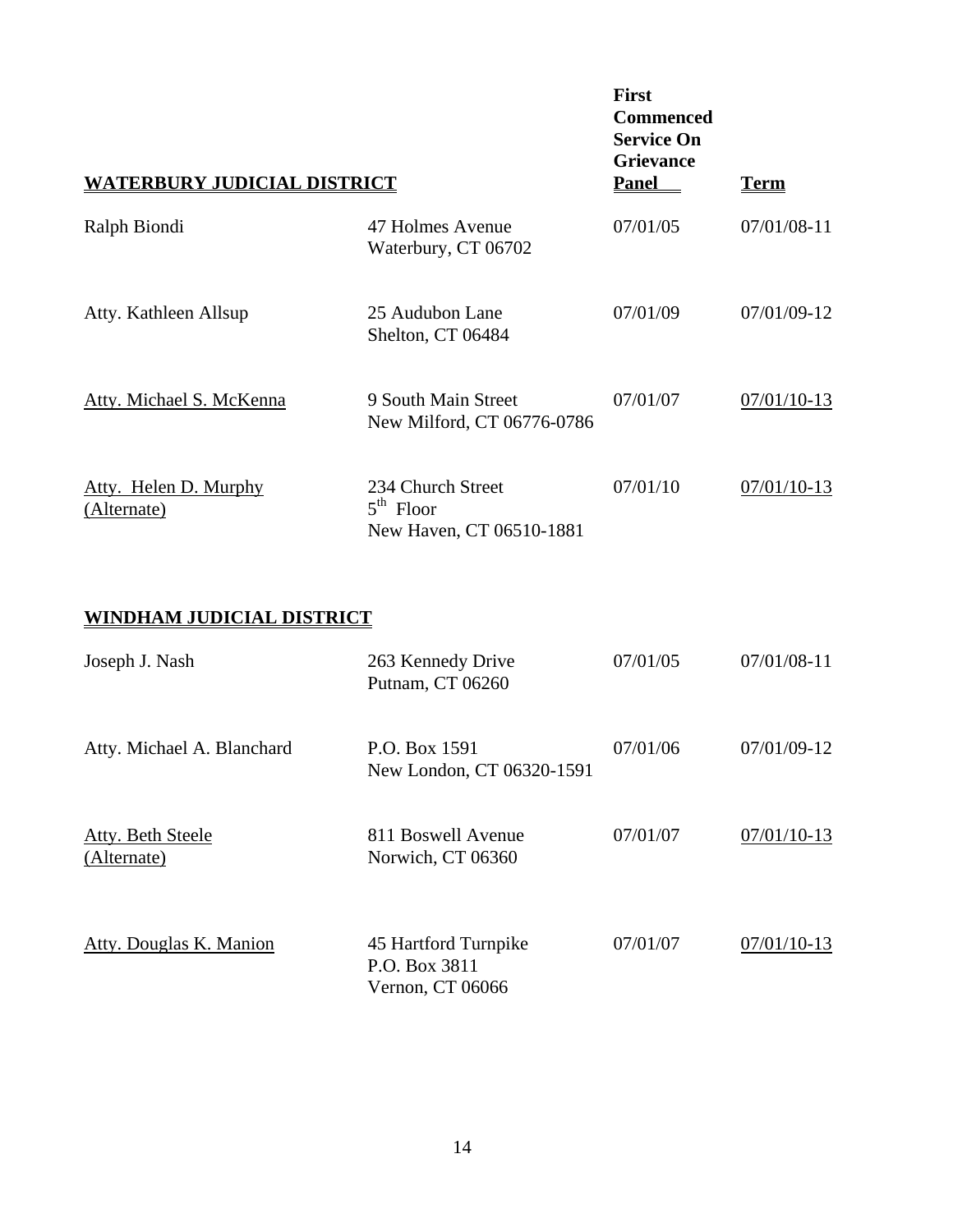#### **STATEWIDE GRIEVANCE COMMITTEE**

( \* - indicates this person is a non-attorney)

(Section 2-33 of the Practice Book. Terms shall commence on July 1, 2010 and appointments shall be for terms of three years. One member shall be designated as chair and another as vice chair. No member shall serve for more than two consecutive three year terms excluding any appointments for less than a full term. **ONLY THOSE INDIVIDUALS WHOSE NAMES ARE UNDERLINED ARE BEING CONSIDERED FOR APPOINTMENT OR REAPPOINTMENT.**)

|                                                      |                                                                        |                                    | <b>First</b><br><b>Commenced</b><br><b>Service Under</b><br>7/1/86 |             |
|------------------------------------------------------|------------------------------------------------------------------------|------------------------------------|--------------------------------------------------------------------|-------------|
| <b>Member</b>                                        | <b>Address</b>                                                         | <b>Judicial</b><br><b>District</b> | <b>Rules</b>                                                       | <b>Term</b> |
| Atty. Howard C. Eickenrode                           | P.O. Box 507<br>86 Cherry Street<br>Milford, CT 06460                  | Ansonia/<br>Milford                | 07/01/10                                                           | 07/01/10-13 |
| <b>Atty. Frank J. Riccio II</b><br><b>Vice-Chair</b> | P.O. Box 491<br>Bridgeport, CT 06601                                   | Danbury                            | 03/13/09                                                           | 07/01/10-13 |
| * Susanne M. Donohue                                 | <b>Penwest Pharmaceuticals</b><br>2981 Route 22<br>Patterson, NY 12563 | Danbury                            | 07/01/10                                                           | 07/01/10-13 |
| Atty. Salvatore C. DePiano<br>Chair                  | 56 Lyon Terrace<br>Bridgeport, CT 06604-4022                           | Fairfield                          | 07/01/06                                                           | 07/01/09-12 |
| Atty. Christopher T. Goulden                         | 1000 Bridgeport Avenue<br>Suite 102<br>Shelton, CT 06484               | Fairfield                          | 07/01/10                                                           | 07/01/10-13 |
| * Rev. Simon Costillo                                | 555 Maplewood Avenue<br>Bridgeport, CT 06604                           | Fairfield                          | 07/01/10                                                           | 07/01/10-13 |
| Atty. William J. O'Sullivan                          | 100 Great Meadow Road<br>Suite 100<br>Wethersfield, CT 06109-2355      | Hartford                           | 09/04/09                                                           | 07/01/09-12 |
| Atty. Noble Allen                                    | 20 Church Street<br>$18th$ Floor<br>Hartford, CT 06103                 | Hartford                           | 09/04/09                                                           | 07/01/09-12 |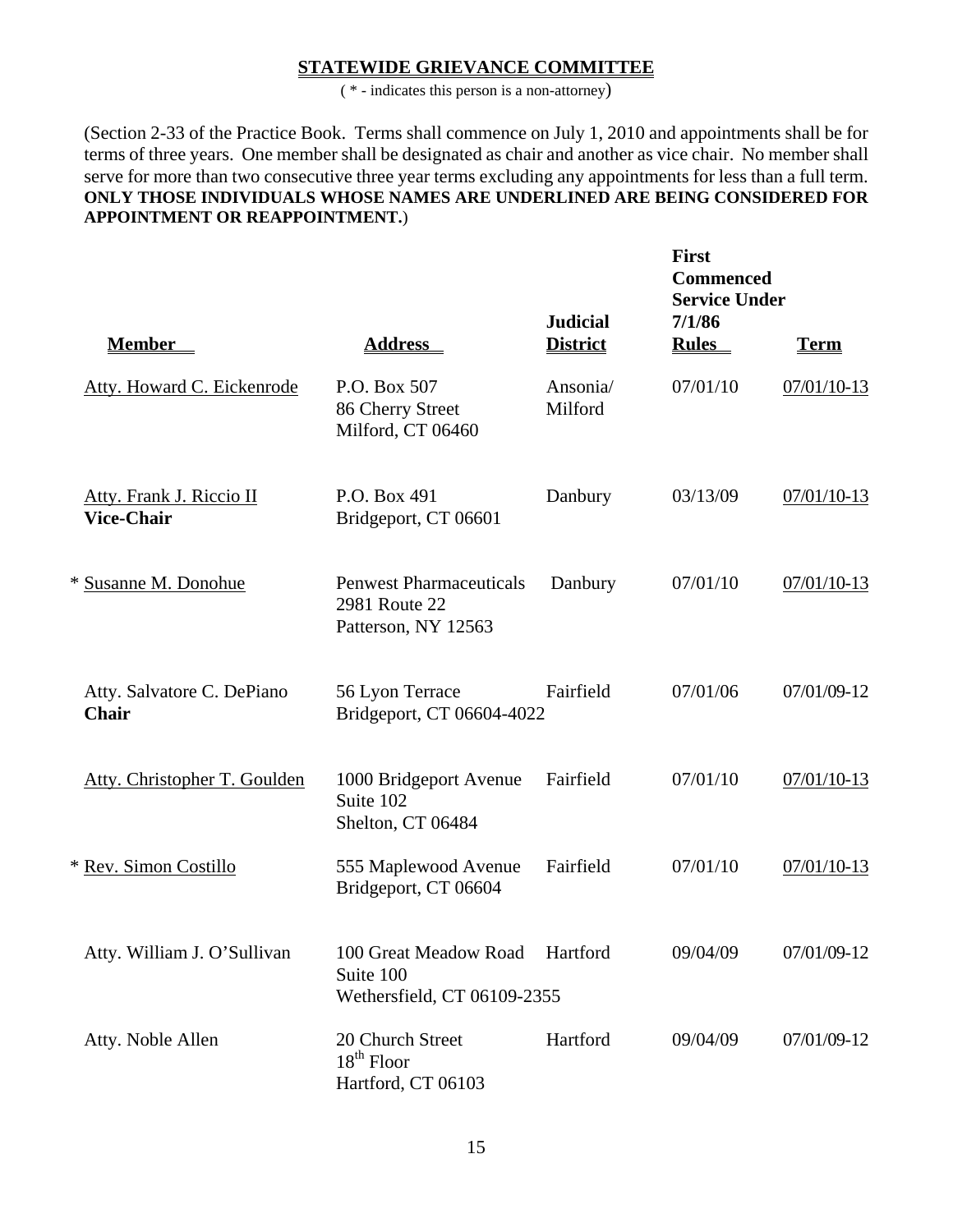## **STATEWIDE GRIEVANCE COMMITTEE**

( \* - indicates this person is a non-attorney)

|   |                                |                                                                                   | <b>Judicial</b>      | <b>First</b><br><b>Commenced</b><br><b>Service Under</b><br>7/1/86 |               |
|---|--------------------------------|-----------------------------------------------------------------------------------|----------------------|--------------------------------------------------------------------|---------------|
|   | <b>Member</b>                  | <b>Address</b>                                                                    | <b>District</b>      | <b>Rules</b>                                                       | <b>Term</b>   |
|   | * Malcolm Forbes               | 109 Shear Shop Road<br>Litchfield, CT 06759                                       | Litchfield           | 07/01/05                                                           | 07/01/08-11   |
|   | Atty. Howard M. Gould          | 222 Old Boston Post Road Middlesex<br>P.O. Box 524<br>Old Saybrook, CT 06475-0524 |                      | 07/01/05                                                           | 07/01/08-11   |
|   | Atty. Joseph D. Foti           | 700 West Johnson Avenue New Britain<br>Suite 207<br>Cheshire, CT 06410            |                      | 07/01/10                                                           | 07/01/10-13   |
|   | Atty. Hugh W. Cuthbertson      | 59 Elm Street, #200<br>P.O. Drawer 906<br>New Haven, CT 06504-0906                | New Haven            | 07/01/06                                                           | 07/01/09-12   |
| ∗ | Dr. Romeo A. Vidone            | 880 Race Brook Road<br>Orange, CT 06477                                           | New Haven            | 07/01/06                                                           | 07/01/08-11   |
| ∗ | Peter M. Jenkins               | P.O. Box 724<br>New London, CT 06320                                              | New London           | 12/09/05                                                           | 07/01/09-12   |
|   | <b>Atty. Donna E. Woviotis</b> | <b>Superior Court</b><br>70 Huntington Street<br>New London, CT 06320             | New London           | 07/01/10                                                           | 07/01/10-13   |
| ∗ | <b>Judith Freedman</b>         | 17 Crawford Road<br>Westport, CT 06880                                            | Stamford/<br>Norwalk | 07/01/10                                                           | $07/01/10-13$ |
|   | Atty. Thomas Maxwell, Jr.      | 850 Main Street<br>Bridgeport, CT 06604                                           | Stamford/<br>Norwalk | 07/01/07                                                           | $07/01/10-13$ |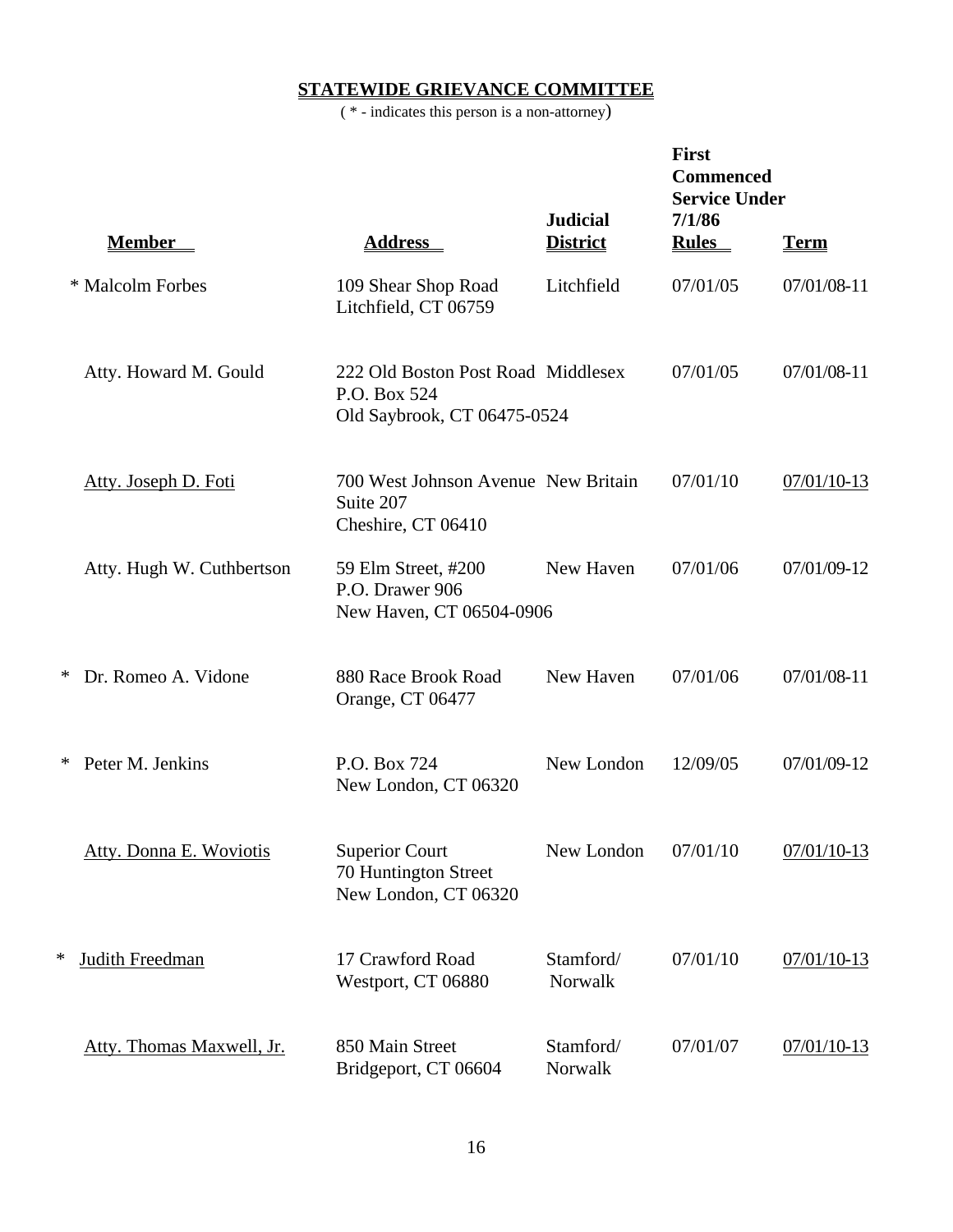## **STATEWIDE GRIEVANCE COMMITTEE**

( \* - indicates this person is a non-attorney)

|                                  |                                                 | <b>Judicial</b> | <b>First</b><br><b>Commenced</b><br><b>Service Under</b><br>7/1/86 |             |
|----------------------------------|-------------------------------------------------|-----------------|--------------------------------------------------------------------|-------------|
| <b>Member</b>                    | <u>Address</u>                                  | <b>District</b> | <b>Rules</b>                                                       | <u>Term</u> |
| <b>Atty. Evelyn Gryk Frolich</b> | 333 East Center Street<br>Manchester, CT 06040  | Tolland         | 07/01/07                                                           | 07/01/10-13 |
| *John B. Walsh                   | 20 Middlefield Drive<br>West Hartford, CT 06107 | Waterbury       | 08/29/08                                                           | 07/01/08-11 |
| <b>Atty. David Channing</b>      | 1661 Hartford Turnpike<br>North Haven, CT 06473 | Waterbury       | 01/14/05                                                           | 07/01/10-13 |
| Atty. Nancy E. Fraser            | P.O. Box 166<br>Putnam, CT 06260                | Windham         | 07/01/08                                                           | 07/01/08-11 |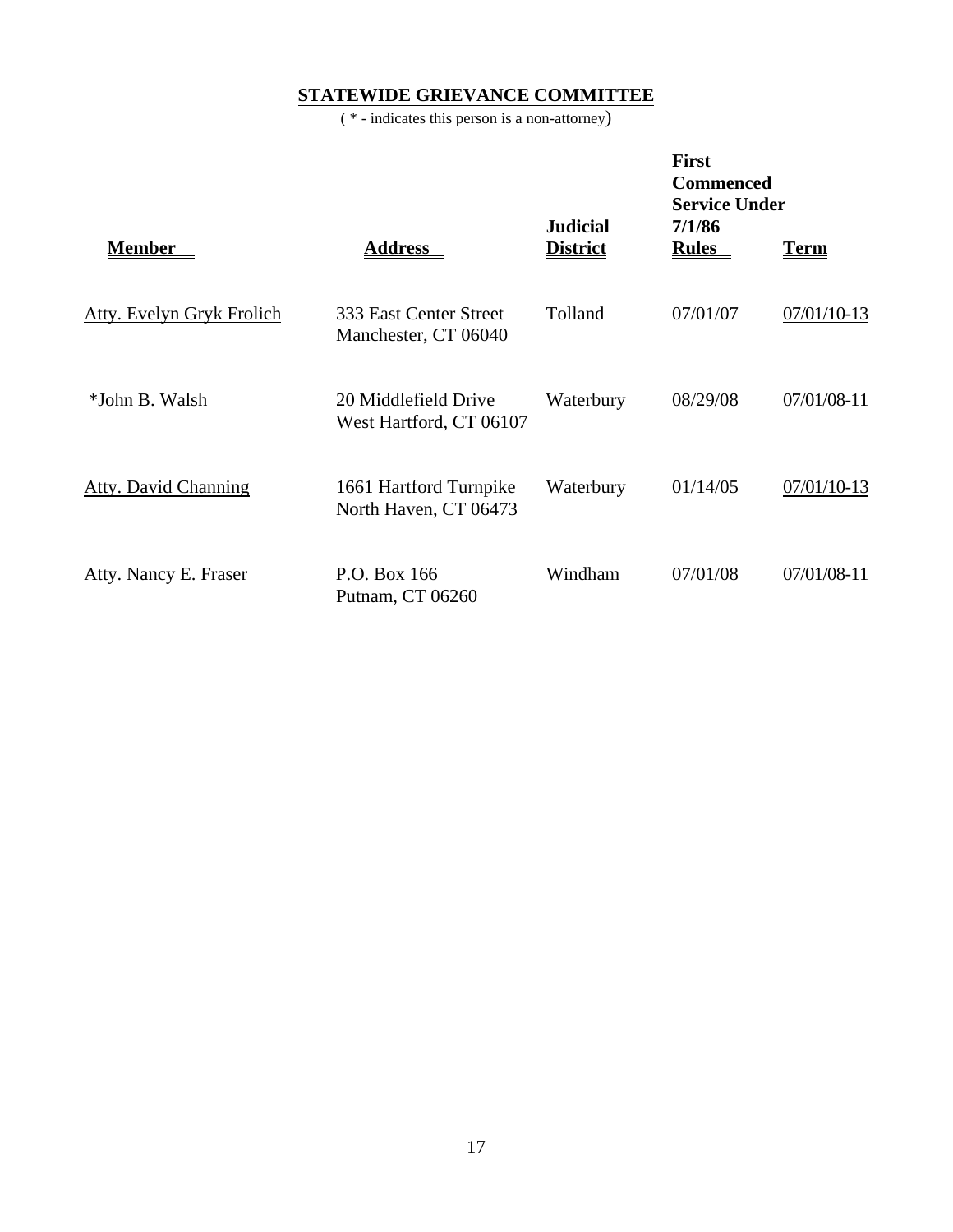#### **STATEWIDE BAR COUNSEL**

(Section 2-34 of the Practice Book provides for the appointment of a statewide bar counsel and such additional attorneys to act as assistant bar counsel for a term of one year commencing July 1, 2010.)

Attorney Michael P. Bowler, Statewide Bar Counsel

Attorney Christopher G. Blanchard, First Assistant Bar Counsel

Attorney Christopher L. Slack, First Assistant Bar Counsel

Attorney Frances Mickelson-Dera, First Assistant Bar Counsel

Attorney Darlene F. Reynolds, Assistant Bar Counsel

Attorney Cathy A. Dowd, Assistant Bar Counsel

Attorney Maureen A. Horgan, Assistant Bar Counsel

Attorney Elizabeth M. Rowe, Assistant Bar Counsel

Attorney Kerry Johnson O'Connell, Assistant Bar Counsel

*Any other lawyer in the Legal Services Division, except Disciplinary Counsel, to act as Assistant Bar Counsel.*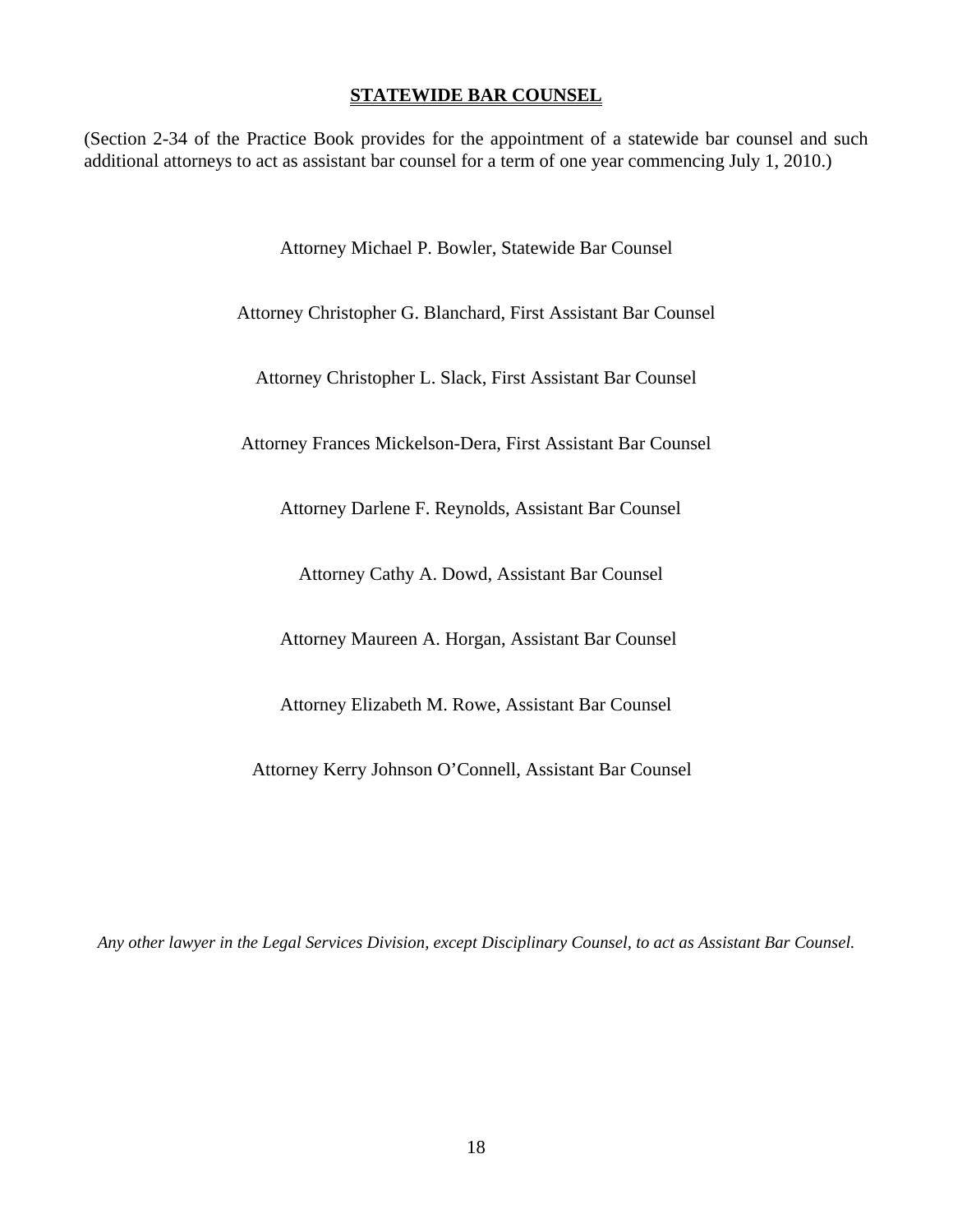### **BAR COUNSEL FOR LOCAL GRIEVANCE PANELS**

(Section 2-30 of the Practice Book. Terms are for one year commencing July 1, 2010. Appointees may serve any grievance panel. Panels to be principally served by each counsel are noted below.)

### **BAR COUNSEL**

| <b>Name</b>                         | <b>Address</b>                                       |                                                                                                                                                    |
|-------------------------------------|------------------------------------------------------|----------------------------------------------------------------------------------------------------------------------------------------------------|
| Atty. George J. Ferrio              | 1087 Broad Street<br>Bridgeport, 06604-4241          | J.D. of Fairfield                                                                                                                                  |
| Atty. John J. Quinn                 | 248 Hudson Street<br>Hartford, 06106-1777            | J.D. of Hartford<br>(for G.A.13 and the city of<br>Hartford)                                                                                       |
| <b>Atty. Richard T. Florentine</b>  | 407 Old Toll Road<br>Madison, CT 06443               | J.D.'s of New Britain, Tolland<br>and Hartford (for G.A. 12 and<br>the towns of Avon, Bloomfield<br>Canton, Farmington and West<br>Hartford        |
| Atty. Michael A. Georgetti          | 67 Russ Street<br>Hartford, CT 06106                 | J.D. of New Haven (for the towns<br>of Bethany, New Haven and<br>Woodbridge)                                                                       |
| <b>Attorney Jose Adrian Rebollo</b> | 1115 Main Street - Suite 507<br>Bridgeport, CT 06604 | J.D.'s of Ansonia-Milford and<br>New Haven (for G.A. 7 and the<br>towns of Branford, East Haven,<br>Guilford, Madison and North<br><b>Branford</b> |
| Atty. Gail S. Kotowski              | 397 Church Street<br>Guilford, CT 06437-0037         | J.D.'s of Danbury,<br>Litchfield and Waterbury                                                                                                     |
| Atty. Gregory A. Benoit             | P.O. Box 270<br>Waterford, CT 06385                  | J.D.'s of Middlesex,<br>New London and Windham                                                                                                     |
| Eugene J. Riccio                    | P.O. Box 9118<br>Bridgeport, CT 06604                | J.D. of Stamford-Norwalk                                                                                                                           |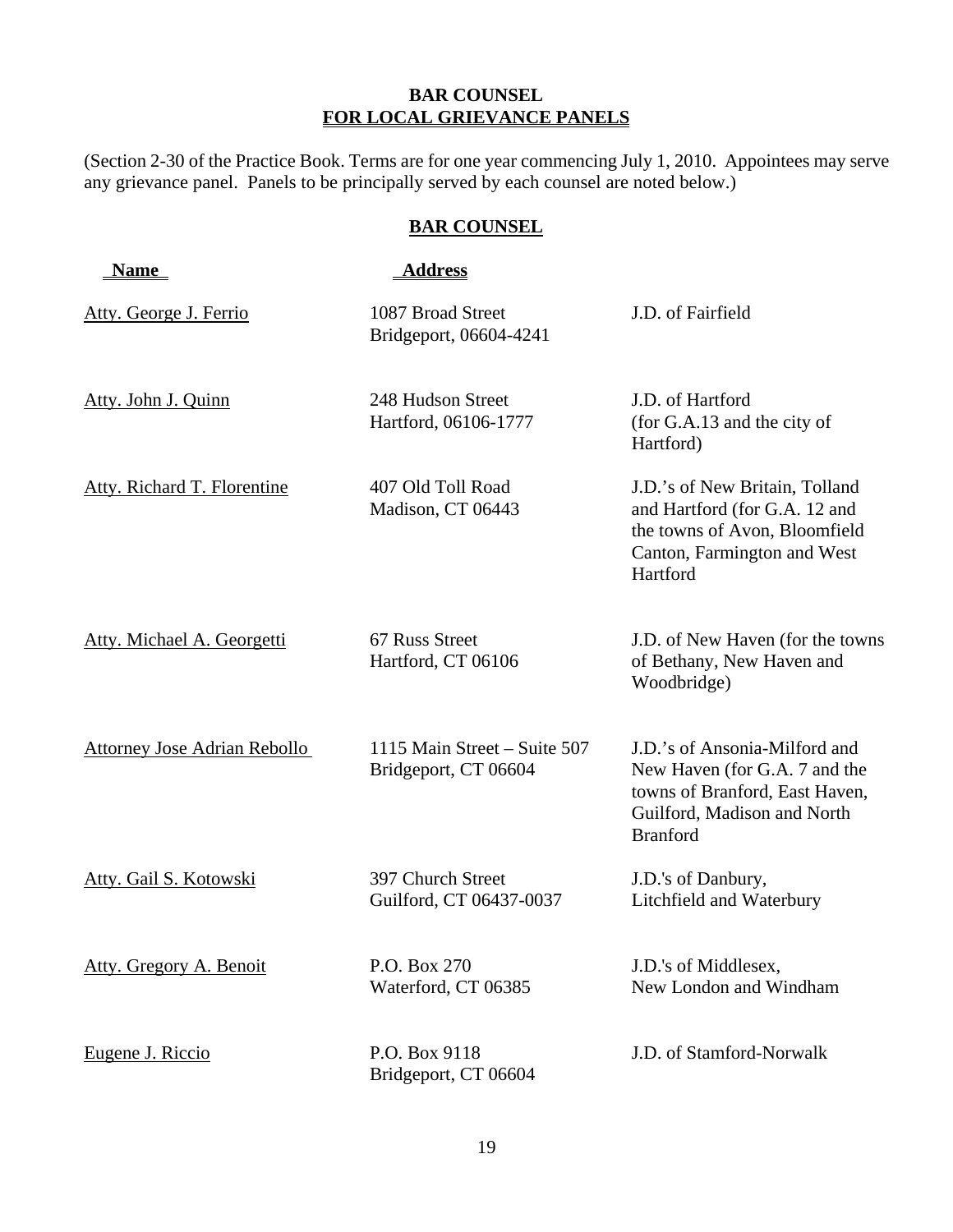### **BAR COUNSEL AND INVESTIGATORS FOR LOCAL GRIEVANCE PANELS**

**INVESTIGATORS (Statewide Duties)**

Paul J. Piasecki, Jr., C.P.A. Piasecki and Company/Suite 203 53 Old Kings Highway North Darien, CT 06820

#### **CHIEF DISCIPLINARY COUNSEL AND DISCIPLINARY COUNSEL**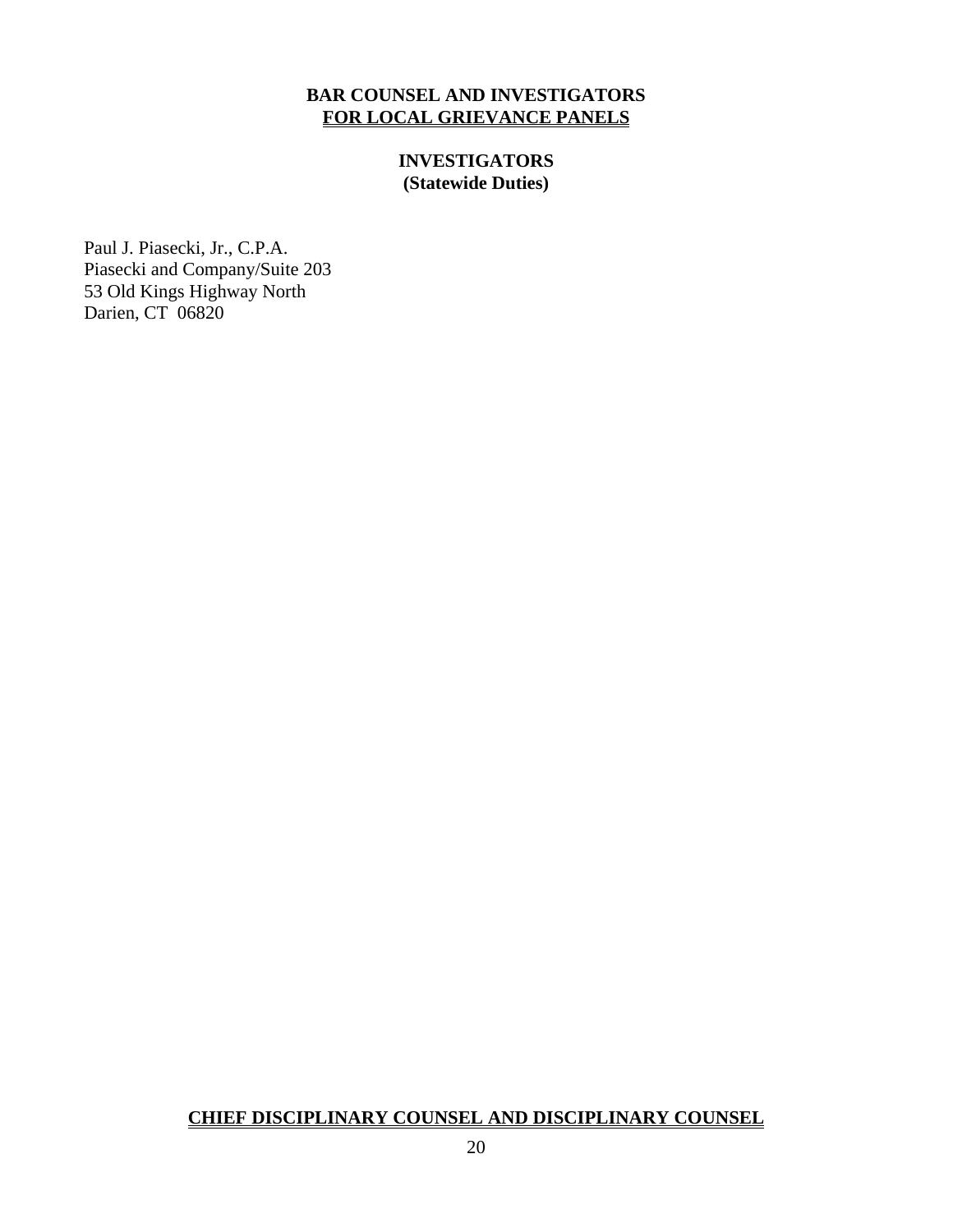(Section 2-34A of the Practice Book provides for the appointment of a chief disciplinary counsel and such disciplinary counsel as are necessary, for a term of one year commencing July 1, 2010)

Attorney Mark A. DuBois, Chief Disciplinary Counsel

Attorney Patricia King, First Assistant Chief Disciplinary Counsel

Attorney Suzanne B. Sutton, Assistant Chief Disciplinary Counsel

Attorney Karyl L. Carrasquilla, Assistant Chief Disciplinary Counsel

Attorney Beth L. Baldwin, Assistant Chief Disciplinary Counsel

#### **STATE BAR EXAMINING COMMITTEE, SUPERIOR COURT**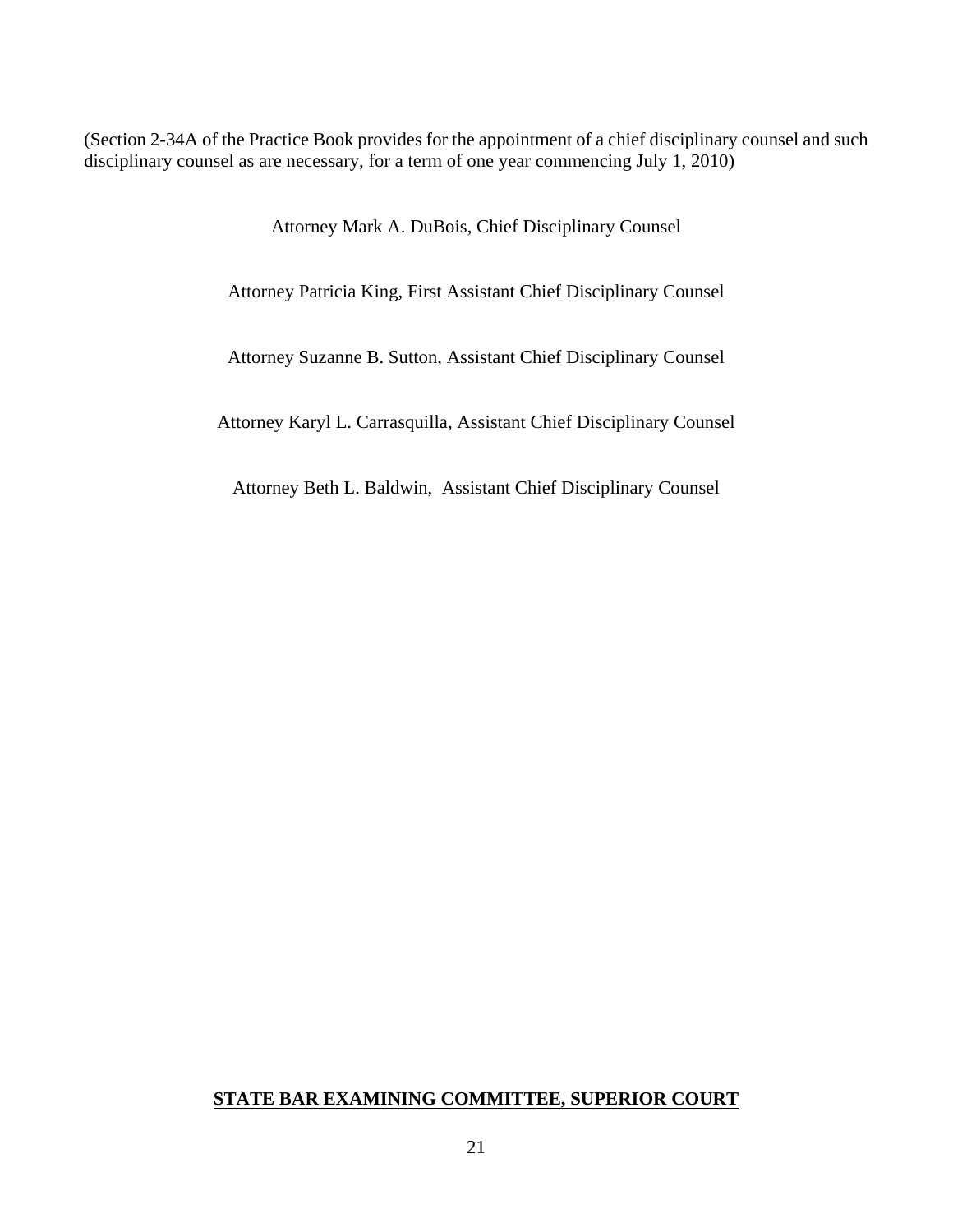(Section 2-3 of the Practice Book provides the term of office of each member, one of whom must be a judge, shall be three years from the first day of September succeeding his appointment, and terms shall be continued to be arranged so that those of eight members shall expire annually. Vacancies shall be filled by the judges for unexpired terms only. **ONLY THOSE INDIVIDUALS WHOSE NAMES ARE UNDERLINED ARE BEING CONSIDERED FOR APPOINTMENT OR REAPPOINTMENT.**)

| <u>Name</u>                        |                   | <b>Initial</b><br><b>Appointment</b> | <b>3-Year Term</b>    |
|------------------------------------|-------------------|--------------------------------------|-----------------------|
| <b>FAIRFIELD COUNTY</b>            |                   |                                      |                       |
| Atty. Frederic S. Ury              | <b>Bridgeport</b> | 09/01/10                             | $09/01/08 - 08/31/11$ |
| Atty. T. R. Rowe                   | Trumbull          | 09/01/09                             | $09/01/09 - 08/31/12$ |
| Atty. Karen L. Karpie              | <b>Bridgeport</b> | 09/01/09                             | 09/01/09 - 08/31/12   |
| Atty. Eric M. Gross                | <b>Bridgeport</b> | 09/01/07                             | 09/01/10 - 08/31/13   |
| <b>HARTFORD COUNTY</b>             |                   |                                      |                       |
| Hon. Aaron Ment                    | E. Hartford       | 01/09/95                             | $09/01/09 - 08/31/12$ |
| Atty. Matthew Wax Krell            | Hartford          | 09/01/06                             | $09/01/09 - 08/31/12$ |
| Atty. Michael J. Whelton           | E. Hartford       | 10/25/84                             | $09/01/09 - 08/31/12$ |
| <b>Atty. Denise Martino Phelan</b> | Hartford          | 9/01/92                              | $09/01/10 - 08/31/13$ |
| <b>Atty. Richard Banbury</b>       | Hartford          | 09/01/80                             | $09/01/10 - 08/31/13$ |
| Atty. Deborah L. Bradley           | Hartford          | 03/15/94                             | 09/01/08 - 08/31/11   |
| Hon. John J. Langenbach            | Hartford          | 07/01/98                             | 09/01/08 - 08/31/11   |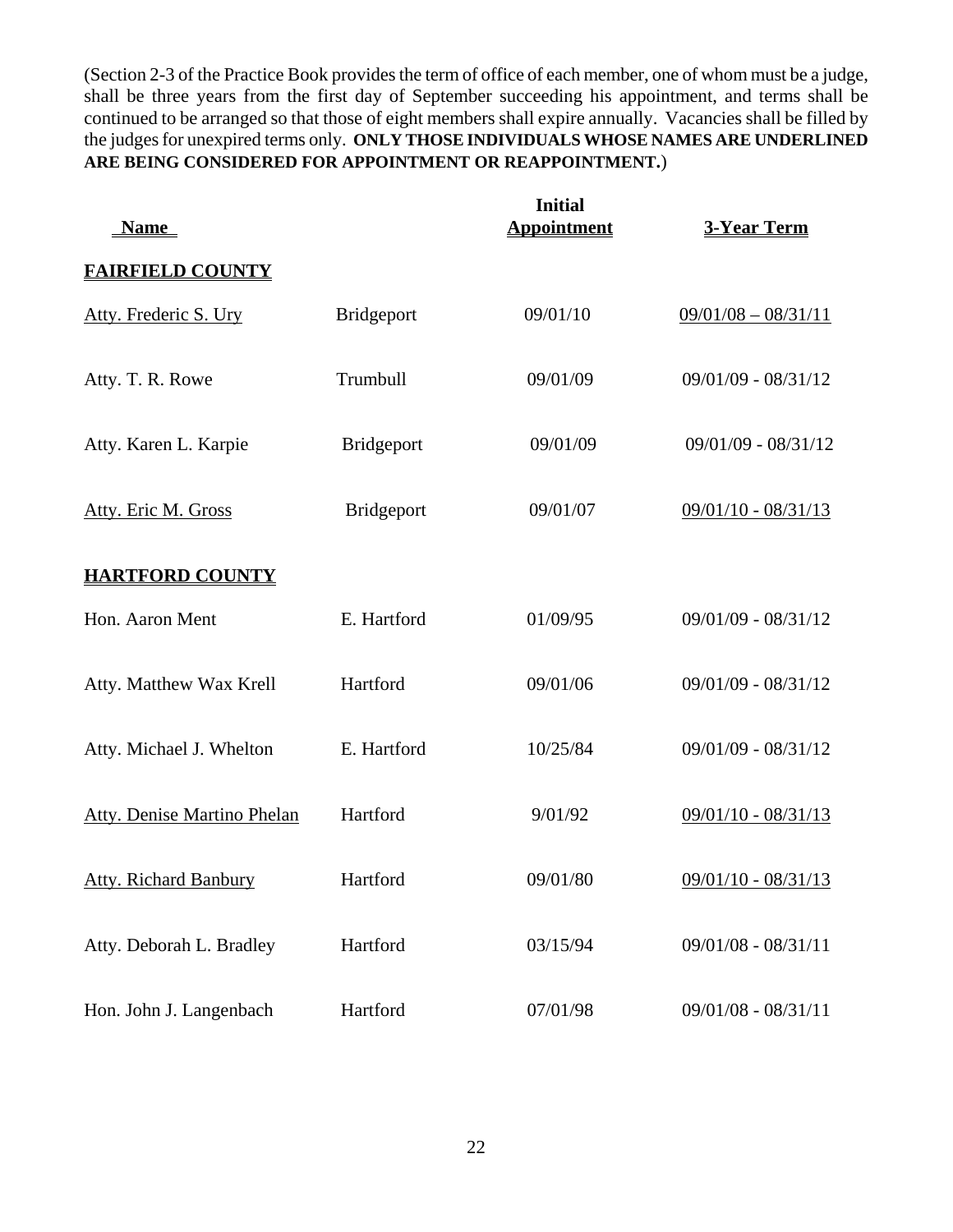## **STATE BAR EXAMINING COMMITTEE, SUPERIOR COURT**

| <u>Name</u>                |             | <b>Initial</b><br><b>Appointment</b> | 3-Year Term           |
|----------------------------|-------------|--------------------------------------|-----------------------|
| <b>LITCHFIELD COUNTY</b>   |             |                                      |                       |
| Atty. David A. Moraghan    | Torrington  | 09/01/90                             | $09/01/08 - 08/31/11$ |
| Atty. Anne C. Dranginis    | Litchfield  | 09/21/78                             | 09/01/10 - 08/31/13   |
| <b>MIDDLESEX COUNTY</b>    |             |                                      |                       |
| Atty. Sharon A. Peters     | Portland    | 09/01/97                             | $09/01/09 - 08/31/12$ |
| Hon. Barbara M. Quinn      | Chester     | 06/23/86                             | $09/01/08 - 08/31/11$ |
| Hon. C. Ian McLachlan      | Chester     | 06/05/07                             | $09/01/08 - 08/31/11$ |
| <b>NEW HAVEN COUNTY</b>    |             |                                      |                       |
| Atty. Adam Mantzaris       | Wallingford | 09701/91                             | $09/01/09 - 08/31/12$ |
| Atty. Alix Simonetti       | New Haven   | 10/02/00                             | 09/01/09 - 08/31/12   |
| Atty. Gail E. McTaggart    | Waterbury   | 09/01/89                             | 09/01/10 - 08/31/13   |
| Atty. Irving H. Perlmutter | New Haven   | 09/01/83                             | $09/01/10 - 08/31/13$ |
| Atty. Earl F. Dewey, II    | Wallingford | 09/27/00                             | $09/01/10 - 08/31/13$ |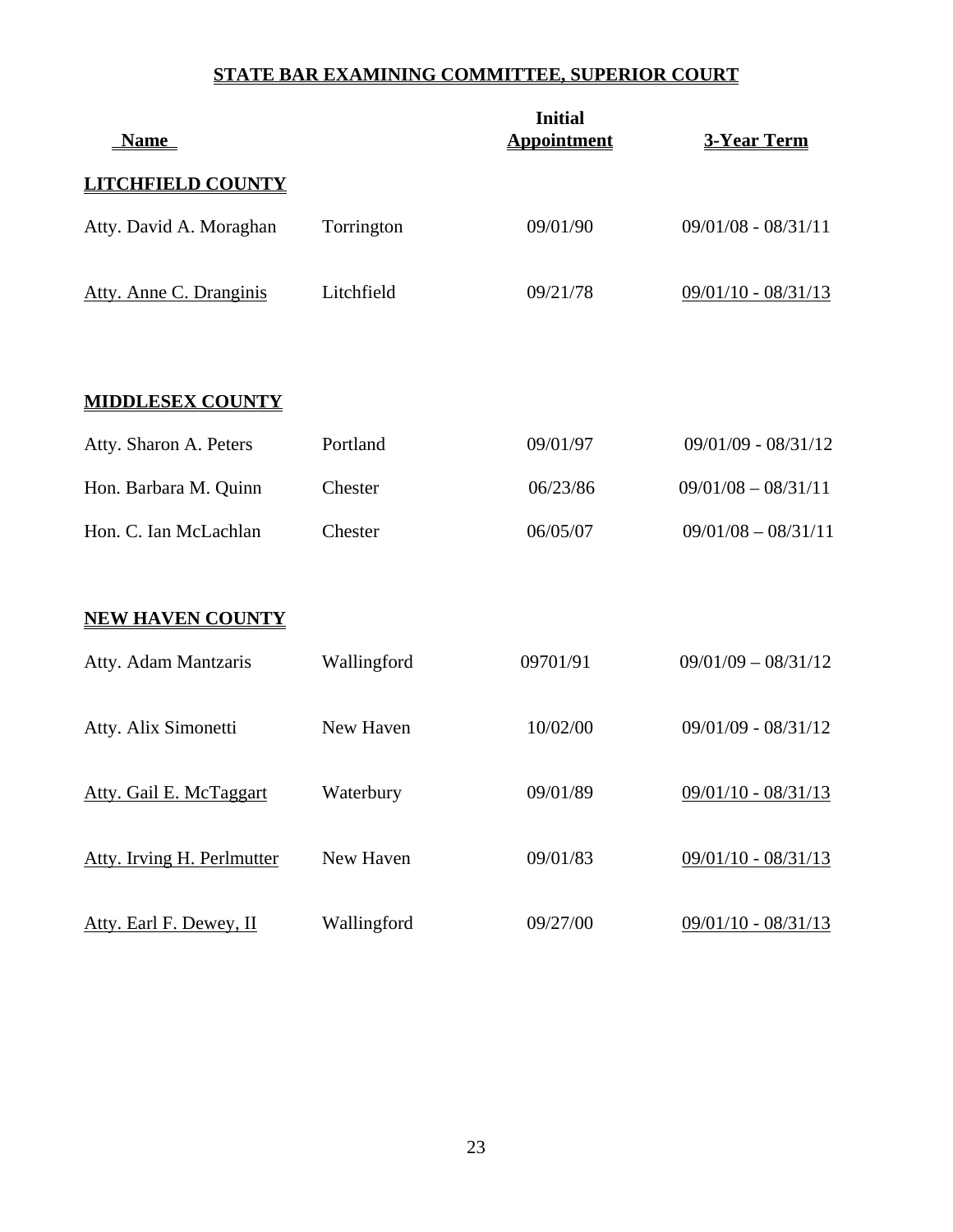### **STATE BAR EXAMINING COMMITTEE, SUPERIOR COURT**

| <b>Name</b>              |             | <b>Initial</b><br><b>Appointment</b> | <b>3-Year Term</b>    |
|--------------------------|-------------|--------------------------------------|-----------------------|
| <b>NEW LONDON COUNTY</b> |             |                                      |                       |
| Atty. Jorene Couture     | New London  | 09/01/10                             | $09/01/10 - 08/31/13$ |
| <b>TOLLAND COUNTY</b>    |             |                                      |                       |
| Atty. Susan Boyan        | Vernon      | $04/\frac{22}{09}$                   | $09-01-08-08/31/11$   |
|                          |             |                                      |                       |
| NDHAM COUNTY             |             |                                      |                       |
| Atty. Kevin C. Connors   | Willimantic | 09/01/05                             | $09/01/08 - 08/31/11$ |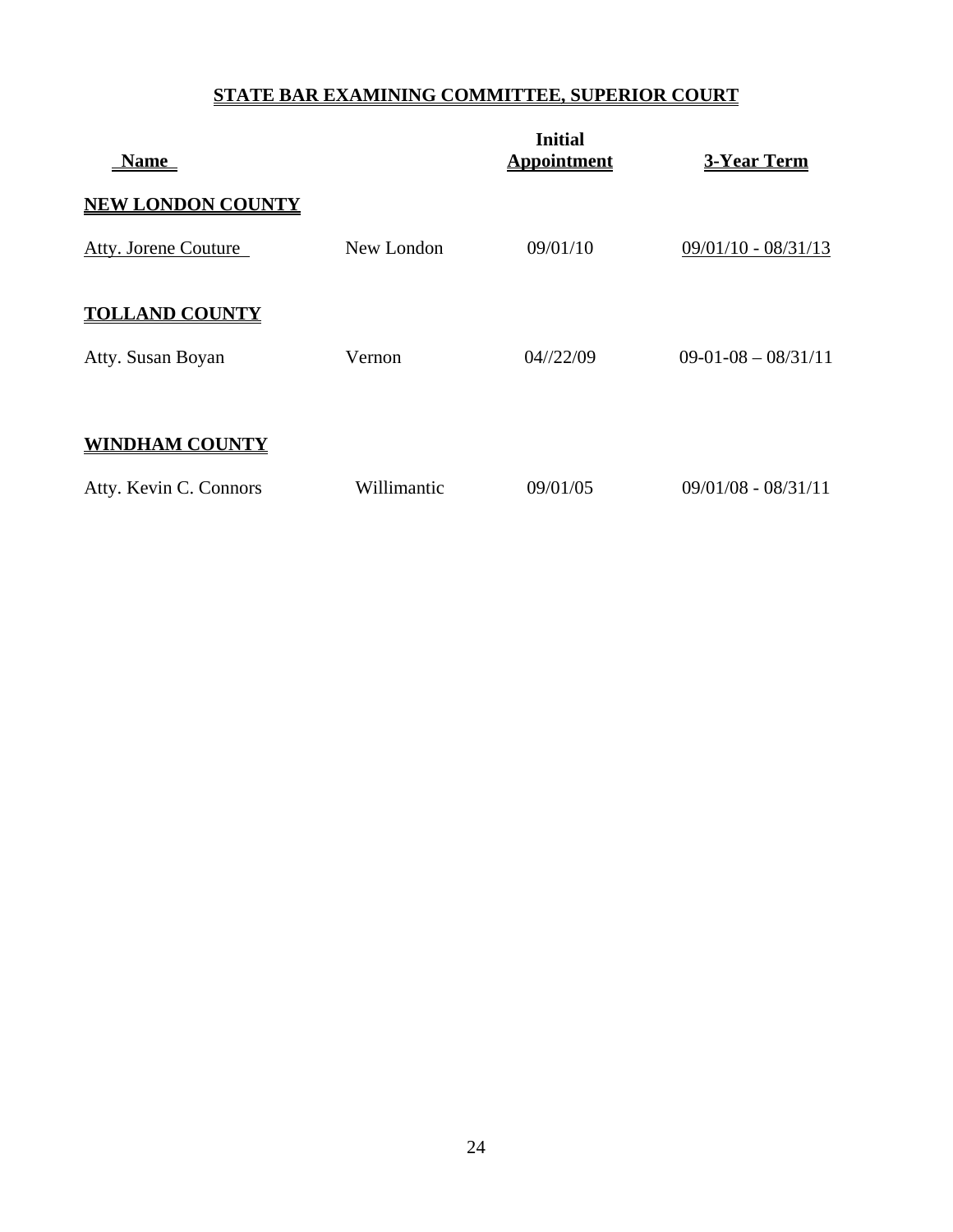#### **STANDING COMMITTEE ON RECOMMENDATIONS FOR ADMISSION TO THE BAR, SUPERIOR COURT**

(Section 2-12 of the Practice Book provides there shall be in each county a standing committee on recommendations for admission, consisting of not less than three nor more than seven members of the bar of that county, who shall be appointed by the judges of the superior court to hold office for three years and until successors are appointed. **ONLY THOSE INDIVIDUALS WHOSE NAMES ARE UNDERLINED ARE BEING CONSIDERED FOR APPOINTMENT OR REAPPOINTMENT.)** 

| <b>County</b>                           | <b>Term: 3 Years</b> |
|-----------------------------------------|----------------------|
| <b>FAIRFIELD COUNTY</b>                 |                      |
| Atty. Douglas P. Mahoney                | $07/01/09 - 12$      |
| Atty. Carolyn R. Linsey                 | $07/01/10 - 13$      |
| Atty. Edward F. Czepiga                 | $07/01/09 - 12$      |
| <b>Atty. Robert W. Lotty</b>            | $07/01/10 - 13$      |
| Atty. Cindy L. Robinson                 | $07/01/10 - 13$      |
| Atty. Auden Grogins                     | $07/01/08 - 11$      |
|                                         |                      |
| <u>HARTFORD COUNTY</u>                  |                      |
| Atty. Rene Rosado                       | $07/01/09 - 12$      |
| <b>Atty. Gary Friedle</b>               | $07/01/10 - 13$      |
| <b>Atty. Richard R. Brown</b>           | $07/01/10 - 13$      |
| <b>Atty. Monica Lafferty Harper</b>     | $07/01/10 - 13$      |
| Atty. Vincent L. Diana                  | $07/01/10 - 13$      |
| Atty. Thomas P. Fitzgerald<br>(Interim) | $07/01/08 - 11$      |
| Atty. David Curry                       | $07/01/08 - 11$      |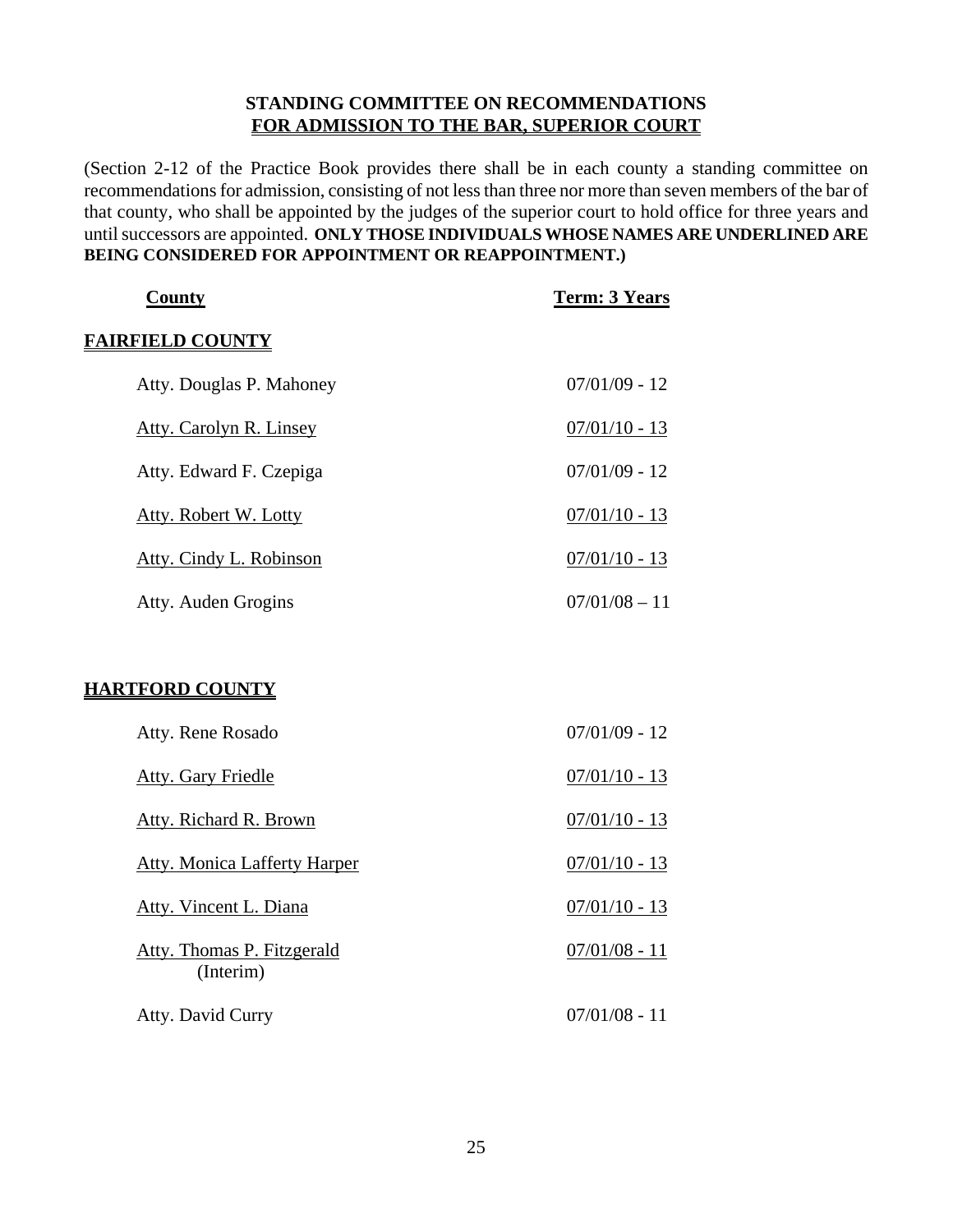### **STANDING COMMITTEE ON RECOMMENDATIONS FOR ADMISSION TO THE BAR, SUPERIOR COURT**

| County                    | <b>Term: 3 Years</b> |
|---------------------------|----------------------|
| LITCHFIELD COUNTY         |                      |
| Atty. Jill Brakeman       | $07/01/09 - 12$      |
| Atty. Louise F. Brown     | $07/01/10 - 13$      |
| Atty. Frank H. Finch, Jr. | $07/01/10 - 13$      |

### **MIDDLESEX COUNTY**

| Atty. William Howard   | $07/01/10 - 13$ |
|------------------------|-----------------|
| Atty. Myron Poliner    | $07/01/08 - 11$ |
| Atty. Linda T. Douglas | $07/01/08 - 11$ |

### **NEW HAVEN COUNTY**

| Atty. Donald J. Zehnder, Jr. | $07/01/09 - 12$ |
|------------------------------|-----------------|
| Atty. W. Fielding Secor      | $07/01/09 - 12$ |
| Atty. Howard K. Levine       | $07/01/10 - 13$ |
| Atty. John R. Donovan        | $07/01/10 - 13$ |
| Atty. Steven J. Errante      | $07/01/08 - 11$ |
| Atty. Timothy P. Dillon      | $07/01/09 - 12$ |
| Atty. Cynthia C. Bott        | $07/01/09 - 12$ |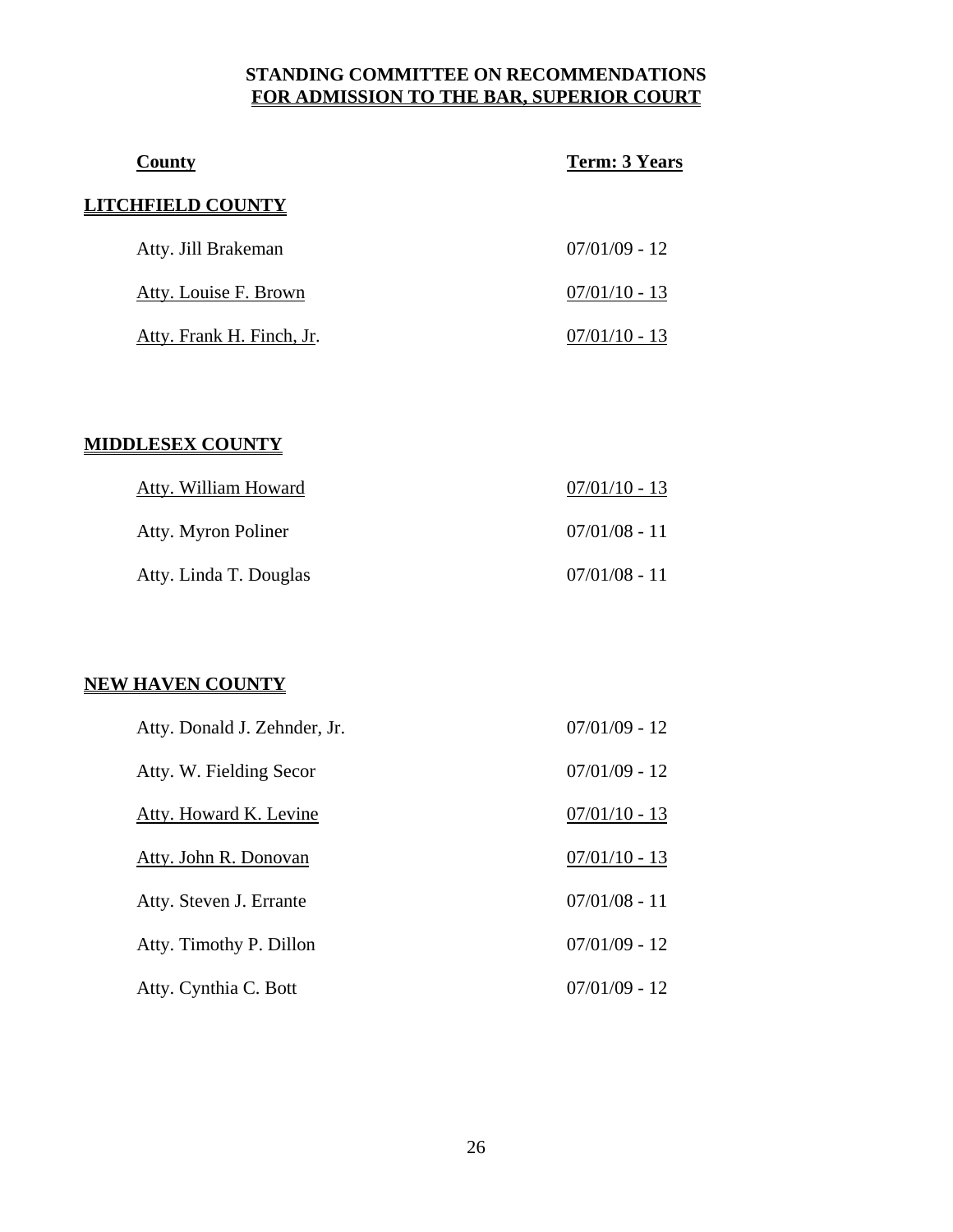### **STANDING COMMITTEE ON RECOMMENDATIONS FOR ADMISSION TO THE BAR, SUPERIOR COURT**

| County                   | <b>Term: 3 Years</b> |
|--------------------------|----------------------|
| <b>NEW LONDON COUNTY</b> |                      |
| Atty. Kerin M. Woods     | $07/01/10 - 13$      |
| Atty. Beth Steele        | $07/01/10 - 13$      |
| Atty. Lonnie Braxton     | $07/01/08 - 11$      |

### **TOLLAND COUNTY**

| Atty. Timothy J. Johnston | $07/01/09 - 12$ |
|---------------------------|-----------------|
| Atty. Caryl E. Walker     | $07/01/09 - 12$ |
| Atty. Kerry Tarpey        | $07/01/08 - 11$ |

### **WINDHAM COUNTY**

| Atty. B. Paul Kaplan          | $07/01/08 - 11$ |
|-------------------------------|-----------------|
| Atty. Gina Mancini Pickett    | $07/01/08 - 11$ |
| Atty. Rachel L. Sarantopoulos | $07/01/08 - 11$ |